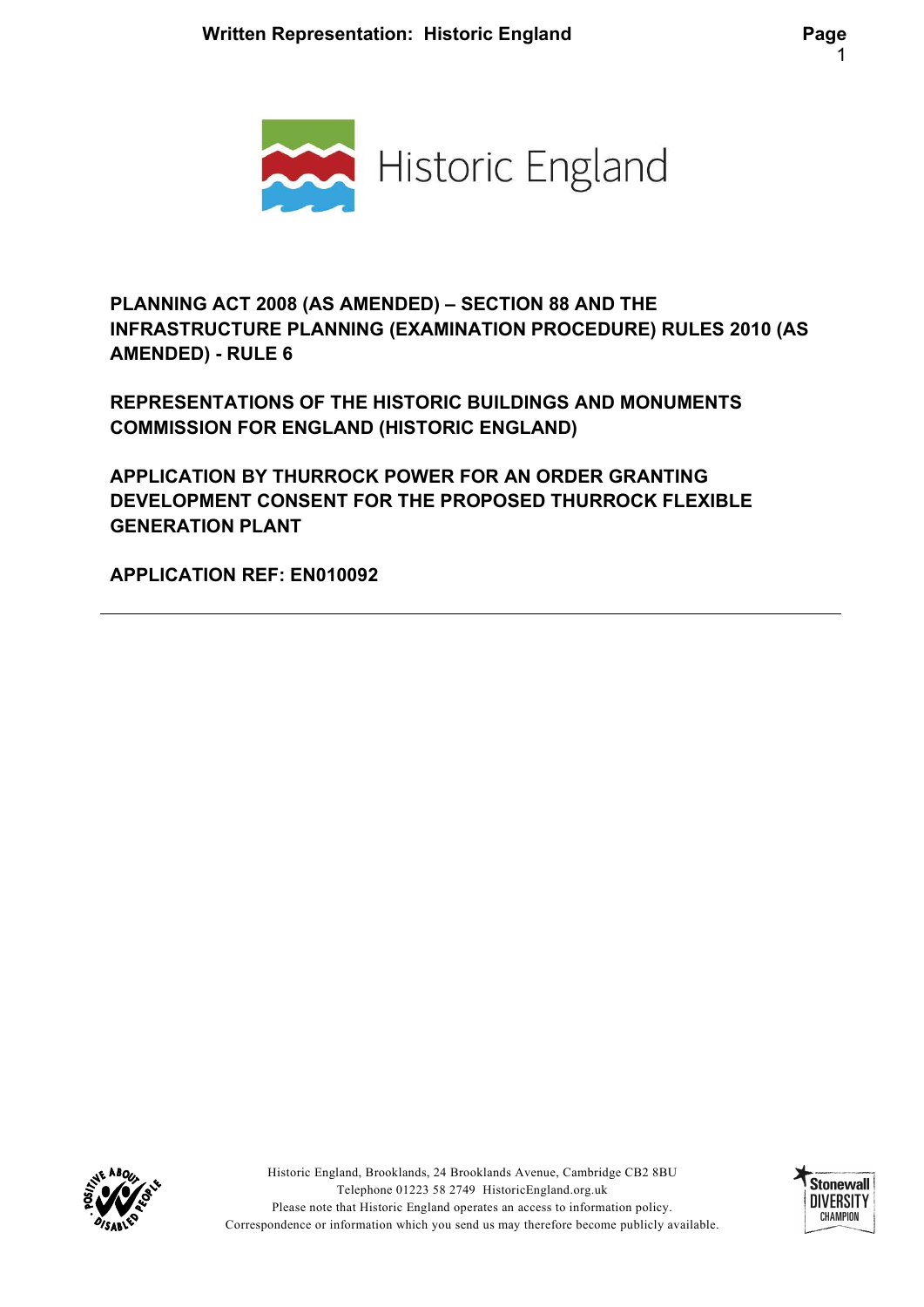# **Contents**

- 1. Summary
- 2. Introduction
- 3. Comments on the draft Development Consent Order
- 4. Comments in relation to the Environmental Statement: Chapter 2: Project Design
- 5. Comments in relation to the Historic Environment Settings Analysis
- 6. Comments in relation to the Historic Landscape Character
- 7. Comments in relation to the Environmental Statement: Terrestrial archaeological remains
- 8. Comments in relation to the Environmental Statement: Marine archaeological remains
- 9. Comments in relation to the Outline Written Scheme of Investigation for Archaeological Mitigation
- 10. Planning and legislative context
- 11. Extra Comments
- 12. Conclusion



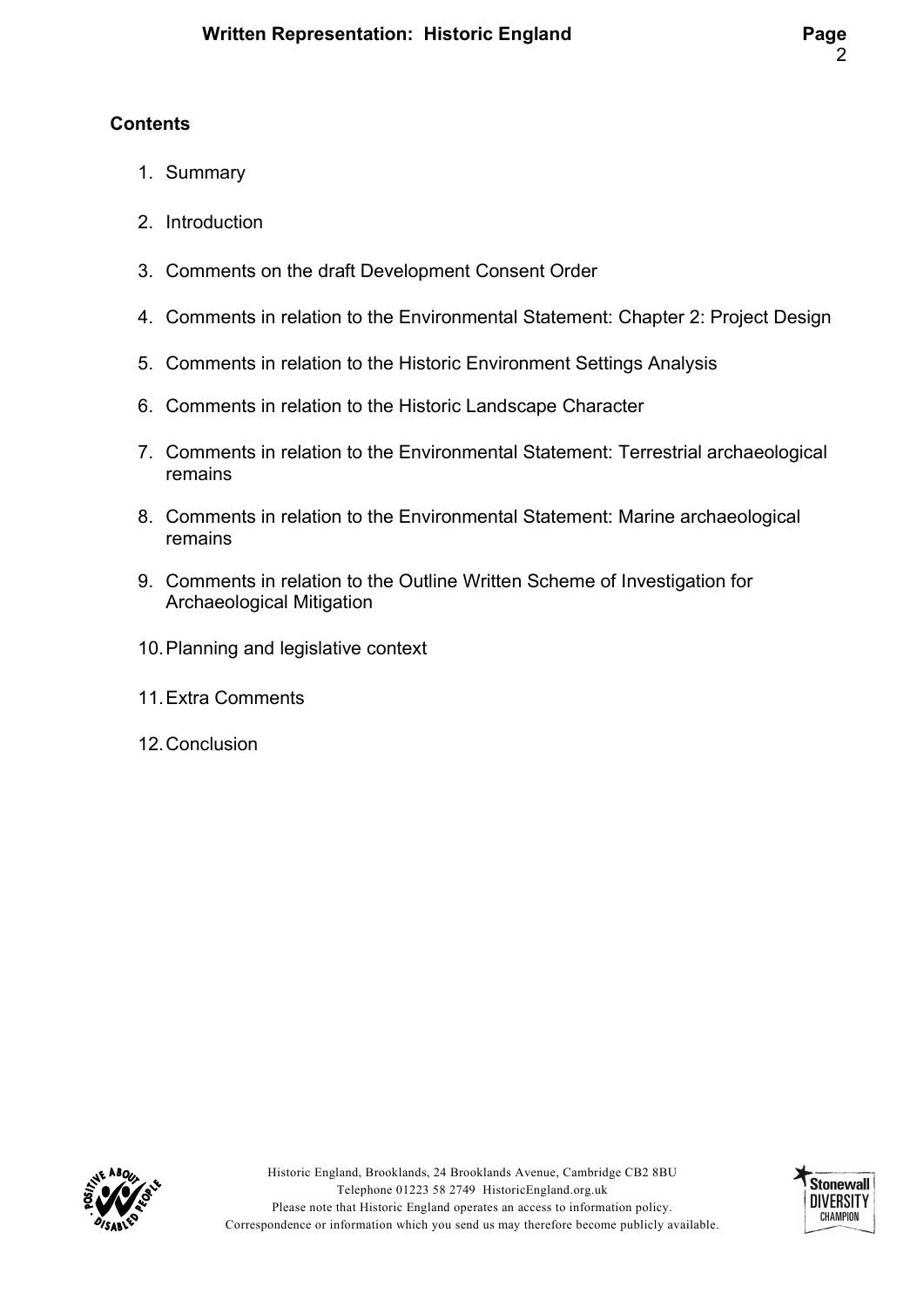### 1. Summary

- 1.1 The proposed development lies in a highly sensitive area for the historic environment, within the setting of a range of highly-valued heritage receptors or designated heritage assets.
- 1.2 Historic England has serious concerns about the level of information that has been provided in the ES relating to historic environment settings analysis and the assessment of impact on the significance of designated heritage assets. We believe that insufficient information has been provided in the ES (incorporating the further information submitted in Dec 2020) for the effect of the proposed development to be assessed and for the balance to be weighed proportionally by the Examining Authority.
- 1.3 In our opinion, the assessment of cumulative impact effects for the historic environment is inadequate for a proposed development of this scale and complexity and given the proximity of the development to a number of designated heritage assets, and given the close proximity of two other major projects. We believe that the evidence presented in the ES does not enable the cumulative effects to be adequately assessed and we recommend that further assessment is undertaken.
- 1.4 We believe that the significance of Walton Common and associated historic landscape features have not been adequately assessed in the ES and we would recommend that specialist assessment is undertaken. We have serious concerns that the applicant has not taken all possible steps to establish the significance of this area, and to minimise the harm that would be caused by the development to the significance of the historic landscape character. Historic England objects in principle to the proposed removal of Walton Common on heritage grounds.
- 1.5 We have serious concerns about the assessment of the significance of belowground archaeological remains (incorporating the further information submitted in Dec 2020). We do not believe that the significance of below-ground archaeological remains has been adequately established within the proposed development site. In our comments provided to the PEIR in 2018, we recommended that trial-trenched evaluation and further geoarchaeological investigation is carried out prior to the DCO. This has not been undertaken to our satisfaction and this work must, in our opinion, be undertaken prior to consent.
- 1.6 In determining the application, the Examining Authority should weigh the potential significance of buried archaeological remains, and the severity of the impact of the development to their significance, by allowing the archaeological investigation to



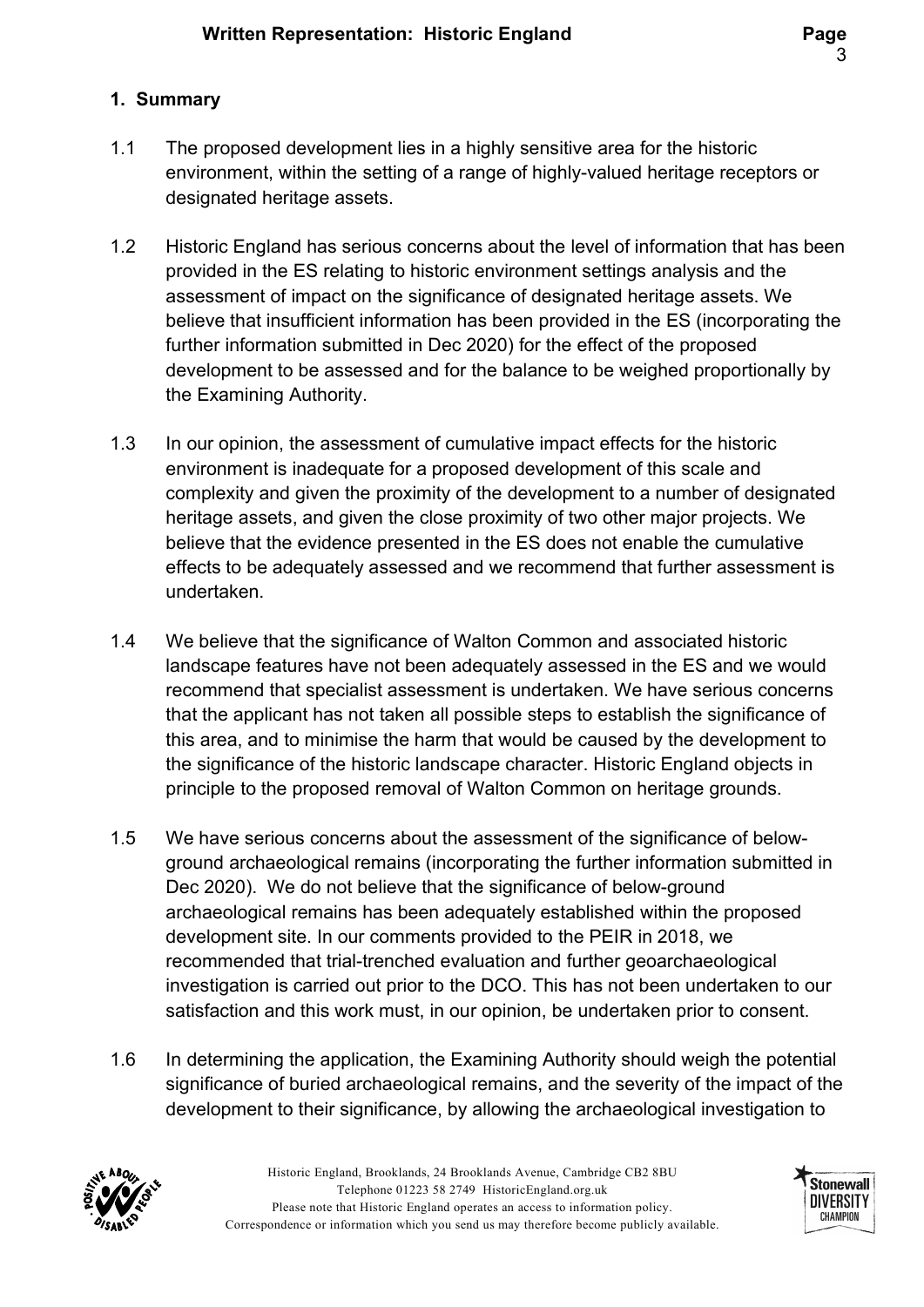be undertaken by consent, against the public benefits of the proposed development.

- 1.7 Historic England has concerns about the draft Development Consent Order. We recommend that DCO Section 12 of Schedule 2 Requirements relating to Archaeology requires amendment before approval.
- 1.8 We believe that the proposed scheme of archaeological investigation, presented in the outline Written Scheme of Investigation (PINS Document reference A8-11), to mitigate by record the impact of the development on buried archaeology prior to precommencement works and construction, will not adequately ensure the preservation of archaeological remains by record within the proposed development site. We recommend this document is revised and further comment sought, before approval, from both the relevant planning authority and Historic England.
- 1.9 In summary, we have serious concerns about the level of information that has been submitted with this application in terms of the historic environment, relating to settings assessment, analysis of the historic landscape, and also in terms of below-ground archaeology.
- 1.10 We do not believe that sufficient information has been provided to establish both the significance of heritage assets and to understand the potential impact of the proposal on their significance, and therefore to enable the balance to be weighed proportionally by the Examining Authority.
- 1.11 Although we do not have an overall objection to the construction of a powerstation, given that there was previously a powerstation in the area, we have serious concerns about the total loss of Walton Common by the proposed development, and to the particular siting of the powerstation within an area of landscape that is previously undeveloped, historically extremely important and nationally rare. We have serious concerns that the applicant has not taken all possible steps to establish the significance of this area, and to minimise the harm that would be caused by the development to the significance of the historic landscape character. We do not consider that this loss is justified or appropriately mitigated and we object in principle to the proposed removal of Walton Common on heritage grounds.

# 2. Introduction

2.1 The Historic Buildings and Monuments Commission for England (HBMCE), is better known as Historic England, and we are the Government's adviser on all aspects of the historic environment in England - including historic buildings and



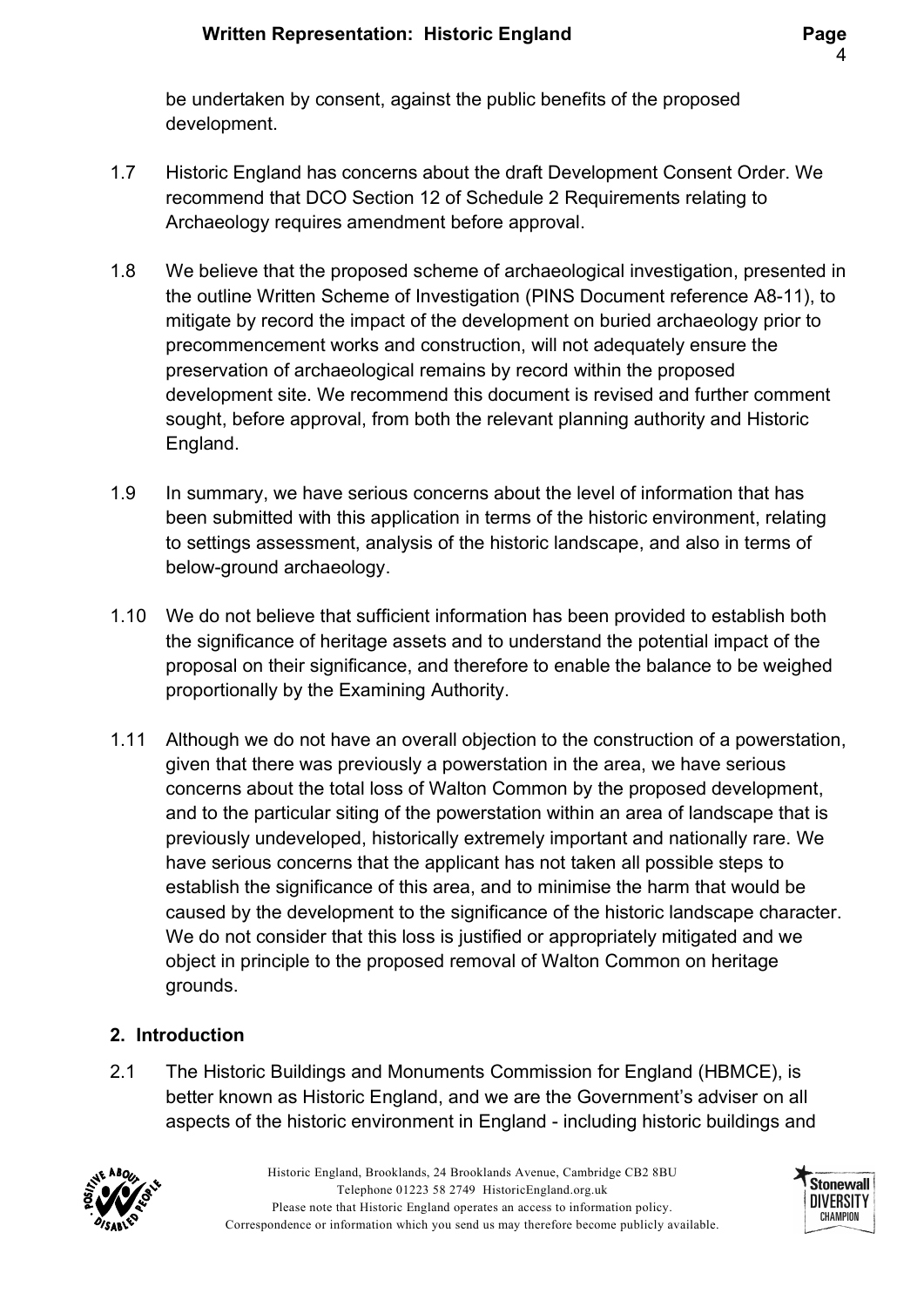areas, archaeology and historic landscape. We have a duty to promote conservation, public understanding and enjoyment of the historic environment. HBMCE are an executive Non-Departmental public body and we answer to Parliament through the Secretary of State for Digital Culture, Media and Sport.

- 2.2 In addition to our remit for the conservation of the historic environment, the National Heritage Act (2002) gave HBMCE responsibility for maritime archaeology in the English area of the UK Territorial Sea.
- 2.3 In relation section 88 of the Planning Act 2008 (as amended) and the infrastructure planning (examination procedure) rules 2010 (as amended) we are a statutory consultee with responsibilities within the terrestrial landscape.
- 2.4 We are a statutory consultee in relation to the Historic Environment with regards to development on, and proposed de-registration of, common land under the Commons Act 2006.
- 2.5 Our primary remit in relation to this application is to advise on the impact of the proposed development on grade I and II\* listed buildings, registered parks and gardens and on scheduled monuments. We would not wish to comment on grade II listed buildings (unless their demolition is proposed) or individual undesignated heritage assets as these are outside the remit of Historic England. We are content to defer to the Local Planning Authority and their archaeological advisors on those matters and we refer the examining authority to their submissions as relevant.
- 2.6 In previous correspondence in relation to this project and in our Section 56 Representation (dated 18th August 2020 Ref: PL00490033) we identified that this development had the potential to impact upon the historic environment, and that without mitigation this impact has the potential to be significant in relation to some heritage receptors.

# 3. Comments on the draft Development Consent Order PINS Document reference A3.1

- 3.1 We recommend that the draft Development Consent Order is not approved without the following amendments to Section 12 of Schedule 2 Requirements (p.35) relating to Archaeology.
- 3.2 Schedule 12(1) of the draft Development Consent Order should clarify that a written scheme of investigation or detailed method statement will be required for each stage of archaeological investigation, in addition to the outline written



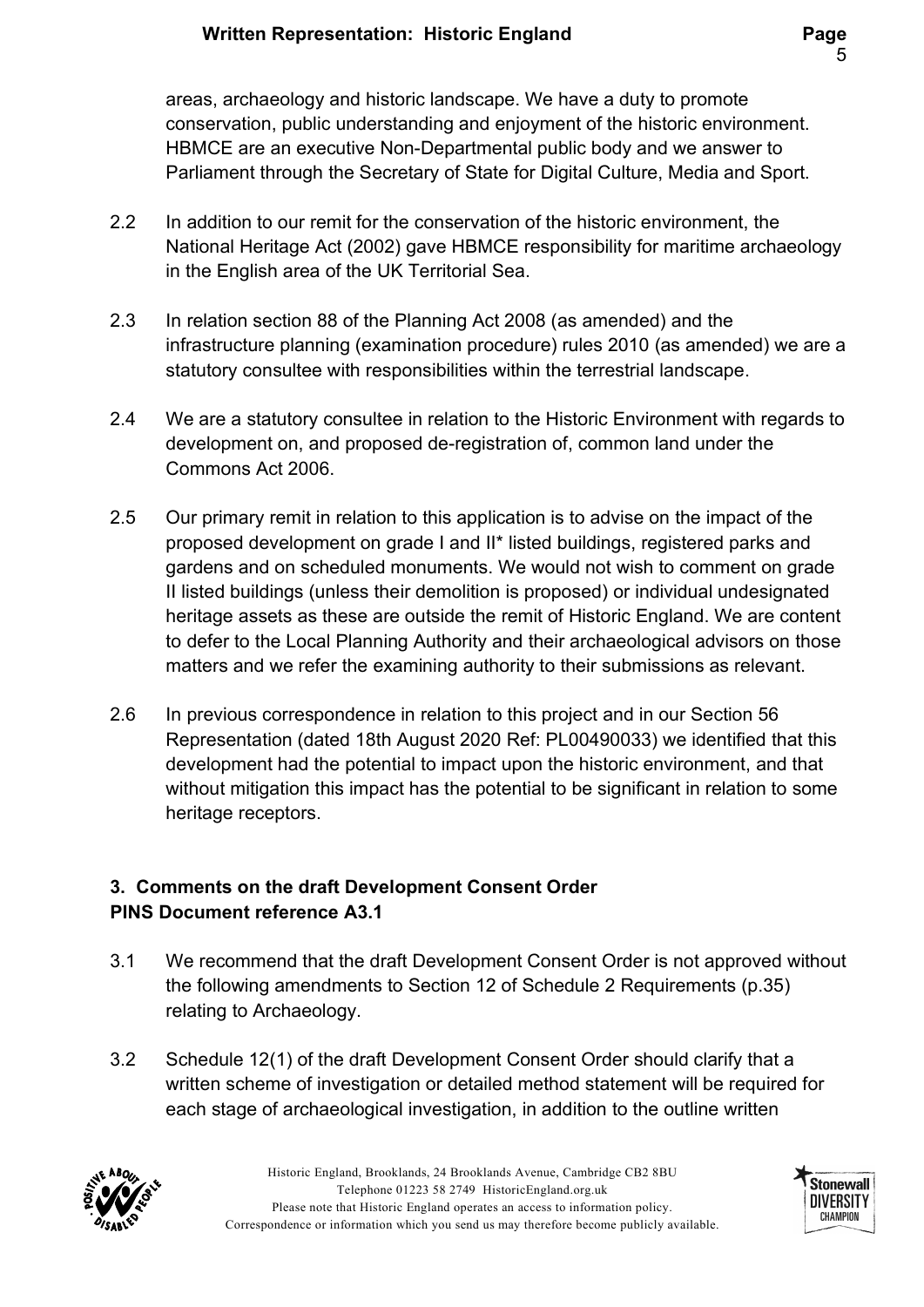scheme of investigation that has been submitted with the application (application document A8.11).

- 3.3 The written scheme of archaeological investigation for each stage of archaeological investigation must be approved by the relevant planning authority and also approved by Historic England, as the statutory historic body and as the statutory body with responsibility for maritime archaeology.
- 3.4 Whilst we note that Schedule 2, Part 2, Article 12 of the draft Development Consent Order (DCO) (Applicant document number A3.1) has referenced a 'marine written scheme of investigation' but the draft Deemed Marine Licence (Article 34) does not include a licence condition/s for the production of this written scheme of archaeological investigation.
- 3.5 A timetable for each stage of archaeological investigation, including fieldwork, assessment, analysis, reporting and archiving, must be submitted to and approved by must be approved by the relevant planning authority and Historic England. This should be included to provide clarity to all parties as to when the approval of the WSI, by the competent authority, will occur and allow sufficient time for review and any amendments and discussion as necessary with local authority curators.
- 3.6 The archaeological organisation commissioned to undertake the scheme of archaeological investigation must be approved by the relevant planning authority and Historic England.
- 3.7 We note under Part 5 (33), Powers of Acquisition, of the draft Development Consent Order that the undertaker must apply under section 14 (statutory dispositions) of the Commons Act 2006(b). Historic England is a statutory consultee with regards to public interest and the protection of archaeological remains and features of historic interest (section 16(8)(d).

# 4. Comments in relation to the Environmental Statement: Chapter 2: Project Design

- 4.1 Flexibility is required in the DCO for the design of a number of elements (Section 1.2.3). The lack of detail in the design plan, however, can add uncertainty to the assessments of the potential impact of the proposed development on the historic environment. We appreciate that the Rochdale Envelope Approach has been applied, taking into consideration the worst-case scenario for each aspect of the scheme.
- 4.2 The proposed development has been divided into several Zones (Zones A-J) and a numbers of activities are required to construct the different elements of the



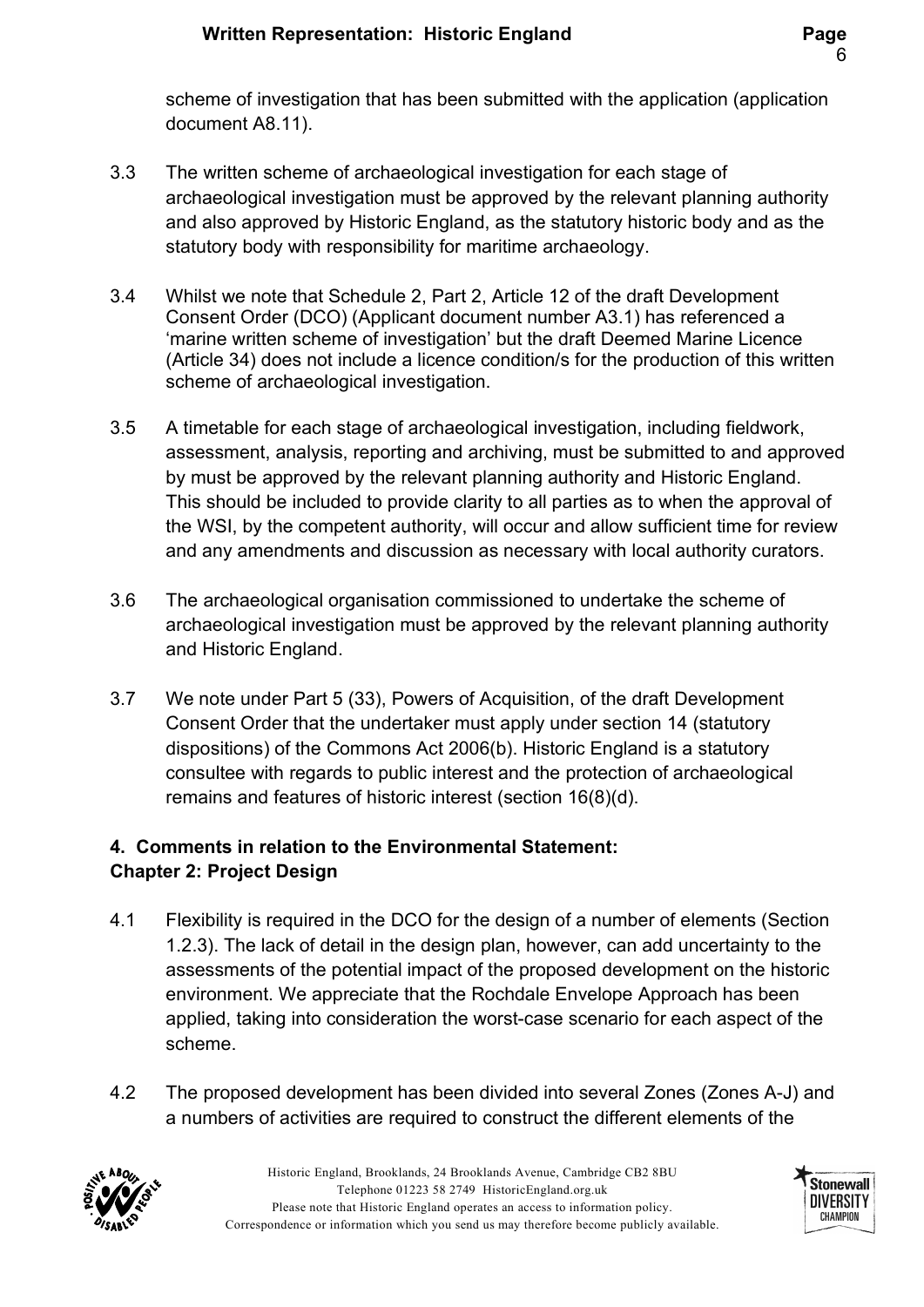project, such as site clearance, the creation of foundations, landscaping, piling, HDD drilling across watercourses, causeway construction and dredging (Sections 3.2.4 to 3.4.7, 3.2.10 and 4.1.19). These activities could impact the historic environment, removing or exposing deposits of archaeological potential.

### 5. Comments in relation to the Historic Environment Settings Analysis.

Environmental Statement: Volume 3, Chapters 6 (Landscape and Visual Resources) and 7 (Historic Environment), Volume 4, Chapters 19 (Landscape and Visual Resources) and 20 (Historic Environment) – Terrestrial and Marine, setting of heritage assets and also EN010092-001042-Environmental Statement - Historic Environment Settings Analysis - Further Information (Nov 2020)

- 5.1 Historic England has serious concerns about the level of information that has been provided in the ES relating to historic environment settings analysis.
- 5.2 The proposed development lies in a highly sensitive area for the historic environment, within the setting of a range of highly-valued heritage receptors or designated heritage assets. The proposed application has the potential to affect the setting of, and cause harm to the significance of, these designated heritage assets and the landscape in which they are located. We do not believe that sufficient information has been provided in the ES (incorporating the further information submitted in Dec 2020) for all the effects of the proposed development to be assessed and for the balance to be weighed.
- 5.3 The proposed development is located less than 1km to the north-east of the scheduled monument known as 'Tilbury Fort' (List Entry Number (LEN): 1021092). The Officers Barracks at Tilbury Fort are also Grade II\* Listed (LEN: 1375568). Tilbury Fort is England's most spectacular surviving example of a late 17th-century coastal fort, the best-preserved and, in many ways, the finest surviving example of late 17th-century military engineering in England. It demonstrates high evidential, aesthetic, historic and communal values. Tilbury Fort is publicly accessible and an important heritage attraction.
- 5.4 Tilbury Fort was augmented by the blockhouse at East Tilbury, the site of the later Coalhouse Fort, located c.2.5km to the east on the bend in the Thames estuary, affording it views in both directions of the Lower Hope to the east and Gravesend Reach to the west. The scheduled monument known as 'Coalhouse Fort battery and artillery defences' (LEN: 1013943) is one of the finest examples of an armoured casemate fort in England. Coalhouse Fort Park is also publicly accessible and an important heritage attraction.



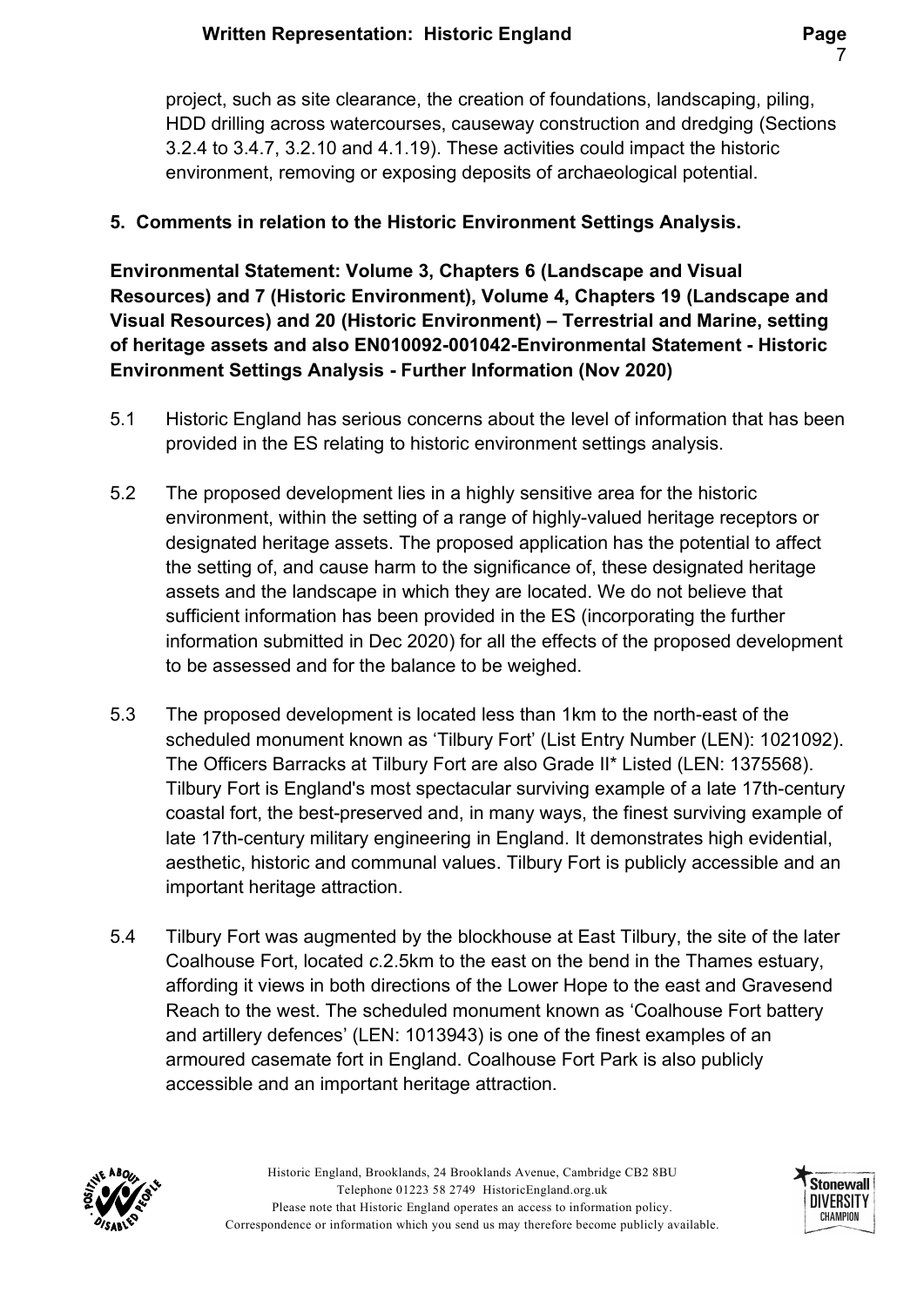- 5.5 Just to the north of Coalhouse Fort, there is the Grade I Listed Church of St Katherine, East Tilbury (LEN: 1337129), dating from the 12th century (with 13th and 17th-century alterations). The church is located on the north escarpment of the Thames, in a prominent location overlooking the river.
- 5.6 The scheduled monument known as 'Second World War anti-aircraft battery at Bowaters Farm' (LEN: 1012185) is located less than 400m to the south of Area D and less than 1.5km to the east of Area A. The anti-aircraft battery at Bowaters Farm is the last surviving example of its type in this area of Essex. It forms the latest part of a series of important defensive installations at Coalhouse Point which illustrate the development of coastal defences from the Tudor period to the mid-20th century. The battery at Bowaters Farm is located in a prominent location on the edge of the escarpment, with long and wide views to the west and southwest across Tilbury Marshes and the Thames.
- 5.7 Together, these three scheduled monuments, within close proximity of the proposed development, illustrate the changing approaches to the defence of the Thames Estuary and London, over the last 400 years. They are all important strategic military heritage assets relating to the defence of England, of different periods in history. They are all in prominent and striking topographic – and key defensive - locations overlooking the Thames Estuary. The significance of these monuments, in particular, draws much from their setting, in this case includes the area that they were specifically designed to overlook and defend.
- 5.8 Forts were rarely designed to work in isolation and most formed systems of carefully pre-planned defence in which the fire of one fort might be designed so as to be able to support the defence of another nearby example. The visual connections between, and the setting of these military heritage assets, was essential to their purpose and, notwithstanding the changes in the 19th and 20th centuries, these remain essential to understanding their significance and appreciating their character today.
- 5.9 In addition, a fourth scheduled monument is located less than 1km to the north on the edge of the Chadwell escarpment, 'Earthworks near church, West Tilbury' (LEN: 1002199). The setting of this scheduled monument, also in a prominent topographic location overlooking the Thames estuary, is also fundamental to understanding its significance.
- 5.10 The Grade II\* Listed Church of St James (LEN: 1111541), dating from the late 11th or 12th century, is located immediately to the north of the 'Earthworks near church, West Tilbury'. The church tower is an important landmark from all directions on the edge of the escarpment. The List description states that it is 'one of the dominant landmarks of south Essex'. The church also served Tilbury Fort



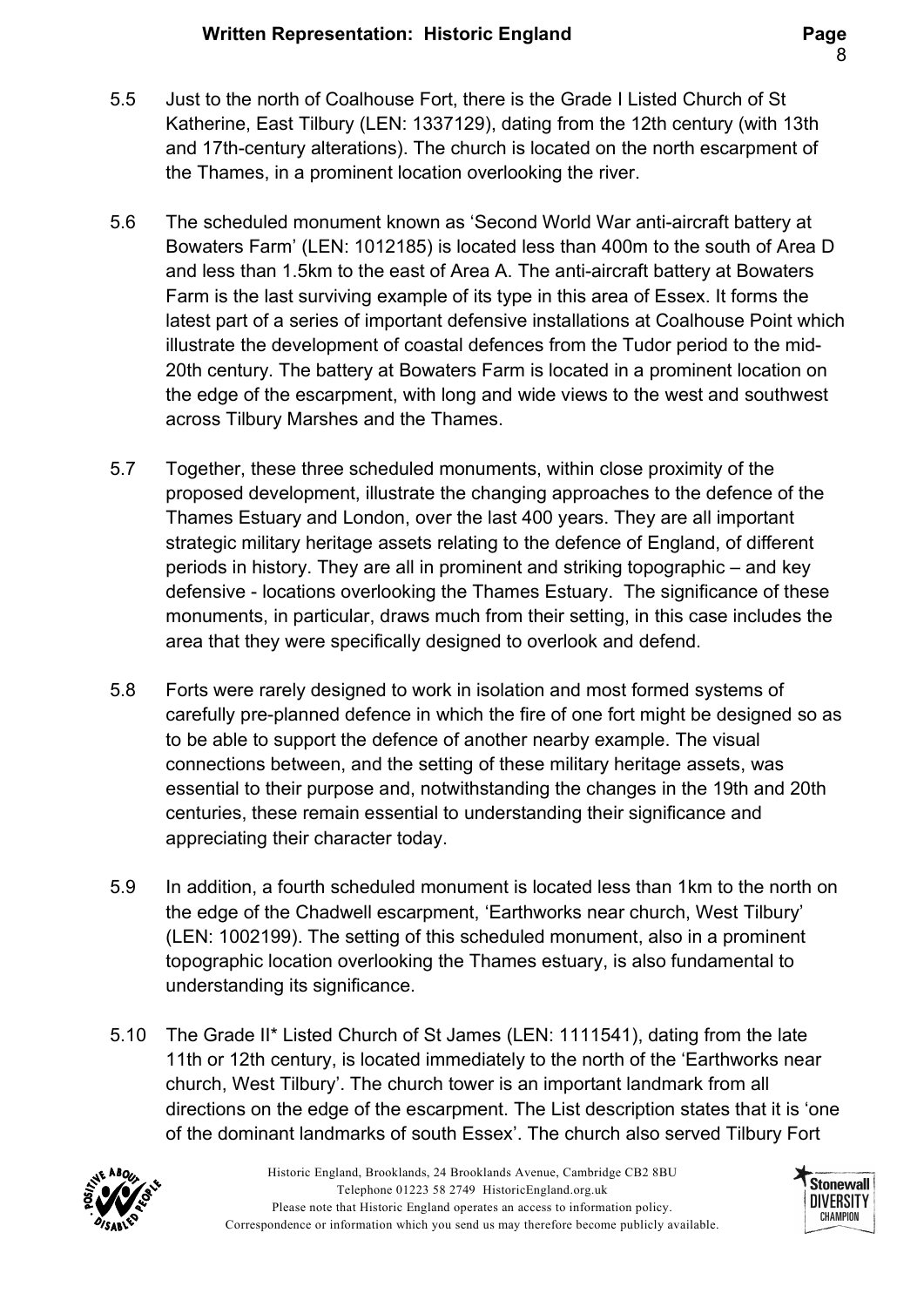while West Tilbury village was the site of the temporary camp from which Elizabeth I addressed the Armada troops.

- 5.11 The 'Earthworks near church, West Tilbury' and Church of St James are located within the West Tilbury Conservation Area, immediately overlooking West Tilbury Marshes and within a historic rural agricultural setting (West Tilbury Conservation Area Character Appraisal 2007, p.5).
- 5.12 Consequently, there is an important relationship between the Fort, church and the village, and the visual connection and open landscape views between them have associative historical value which makes an important contribution to the significance of these designated assets and the historic landscape character (see below). The interrelationship between the designated heritage assets and their landscape settings makes an important contribution to their significance.
- 5.13 The proposed development, therefore, requires clear and convincing justification, and it is important that the impact on the significance of these designated heritage assets, and their interrelationship, is adequately assessed.
- 5.14 Paragraph 5.8.11 of NPS EN-1 states, 'in considering applications, the IPC should seek to identify and assess the particular significance of any heritage asset that may be affected by the proposed development, including by development affecting the setting of a heritage asset'. The impact of the proposed development on the setting of designated heritage assets is, therefore, central to this application in terms of the historic environment.
- 5.15 In our written response of November 2018, we advised that the ES would need to provide sufficient visual information to illustrate how the proposed infrastructure would be seen in views from key designated heritage assets. In particular, the relationship of forts to their surrounds was always the result of deliberate planning, a fully considered response to the land that such fortifications were constructed to defend in order to provide all-round defence. Consequently, the assessment of setting is crucial to the assessment of significance.
- 5.16 We note the impacts on the settings of designated assets have been considered in the ES (Vol. 3 Chap. 7, Section 4). Visualisations (photowirelines and photomontages) are provided in Vol. 3 Chap. 6. Subsequently, these have been supplemented with the document Procedural Deadline C – further information, Historic Environment Settings Analysis (Nov 2020).
- 5.17 We acknowledge the ES identifies that harm will be caused to the setting of designated heritage assets by the proposed development. We also acknowledge the overall conclusion of the ES in relation to the setting issues that the degree of



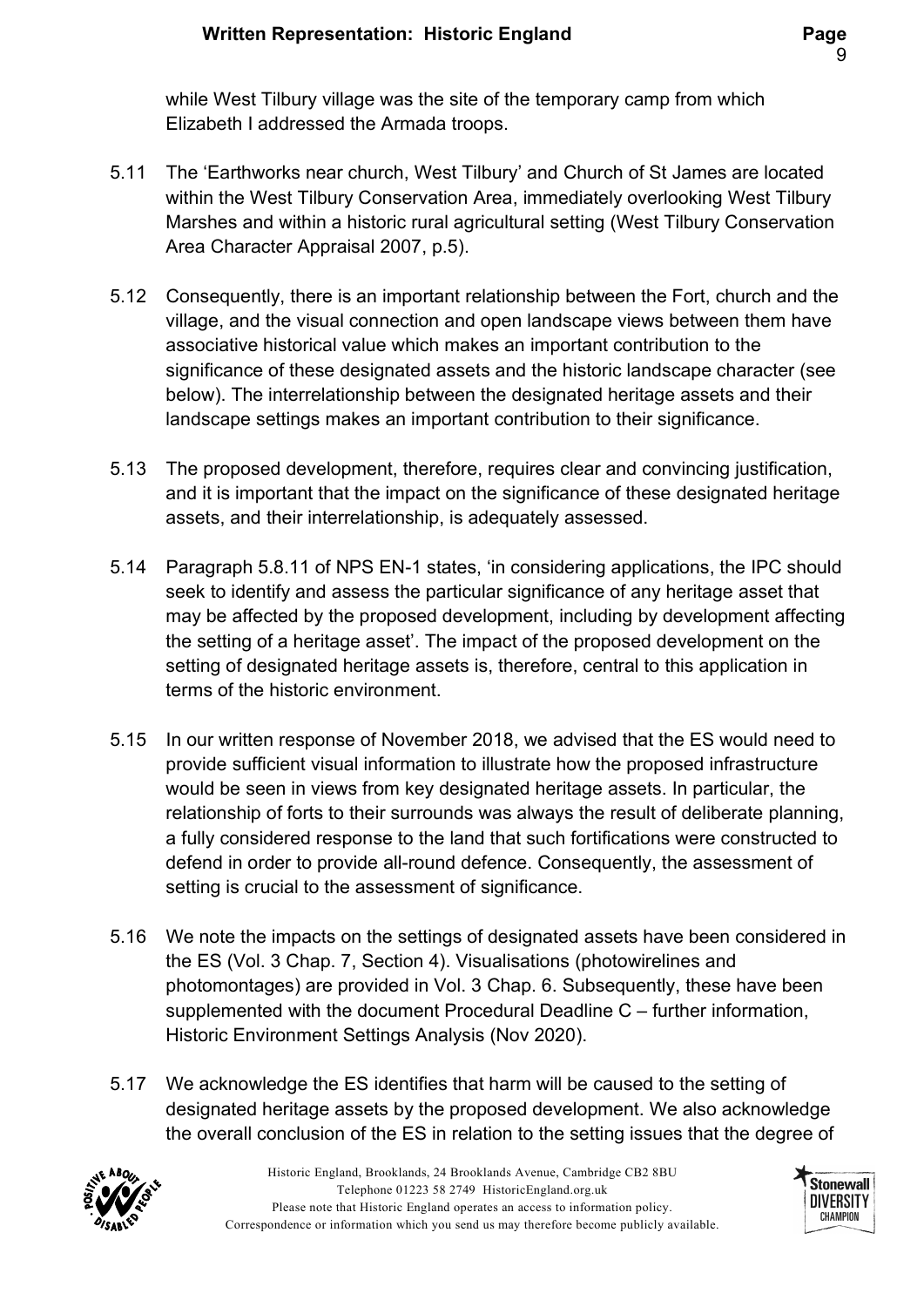harm is less than substantial. The ES concludes that the level of harm is towards the lower end of the scale (minor adverse), in terms of the magnitude of impact. In only one case, the long-term impacts on the setting of West Tilbury Conservation Area, is it concluded that the significance of the effect is greater than minor adverse; in this case, the assessment is found to be moderate adverse.

- 5.18 We consider that the visualisations and accompanying commentary in the ES, incorporating the Procedural Deadline C – further information, Historic Environment Settings Analysis (Nov 2020), provide insufficient information to enable a detailed assessment to be made of the impact of this major development on the setting of the designated heritage assets. Consequently, we believe the submission does not provide adequate information for the balance to be weighed by the Examining Authority.
- 5.19 We are disappointed with the key viewpoints, and visual resources, that have been presented in the ES. We believe the ES does not deliver a full assessment of the designated heritage assets that might be impacted by the development. We would advise that additional visualisations from key viewpoints need to be presented and assessed, to provide a suitable level of information and to allow the harm to be fully realised.
- 5.20 Vol. 3 Chap. 6, Fig. 2.3-4 (see also Procedural Deadline C further information, Historic Environment Settings Analysis, Nov 2020, Fig. 2) shows the key viewpoints selected in the ES to assess the impact of the proposed development in the landscape. These are all within the zone of theoretical visibility (Vol. 3 Chap. 6, Fig. 2.2). In terms of these key viewpoints, we believe the following eight viewpoints are applicable to designated heritage assets and visualisations – both photowirelines and photomontages, as well as rendered images - should have been prepared for these locations:
	- Viewpoints 13-14 for Tilbury Fort, which is a scheduled monument (LEN: 1021092) and the Grade II\* Listed Officers Barracks, Tilbury Fort (LEN: 1375568),
	- Nos. 17, 30-2 for Coalhouse battery and artillery defences, which is a scheduled monument (LEN: 1013943) and the Grade I Listed Church of St Katherine (LEN: 1337129),
	- No. 7 for Earthworks near Church, West Tilbury, a scheduled monument (LEN: 1002199) and the Grade II\* Listed Church of St James (LEN: 1111541),



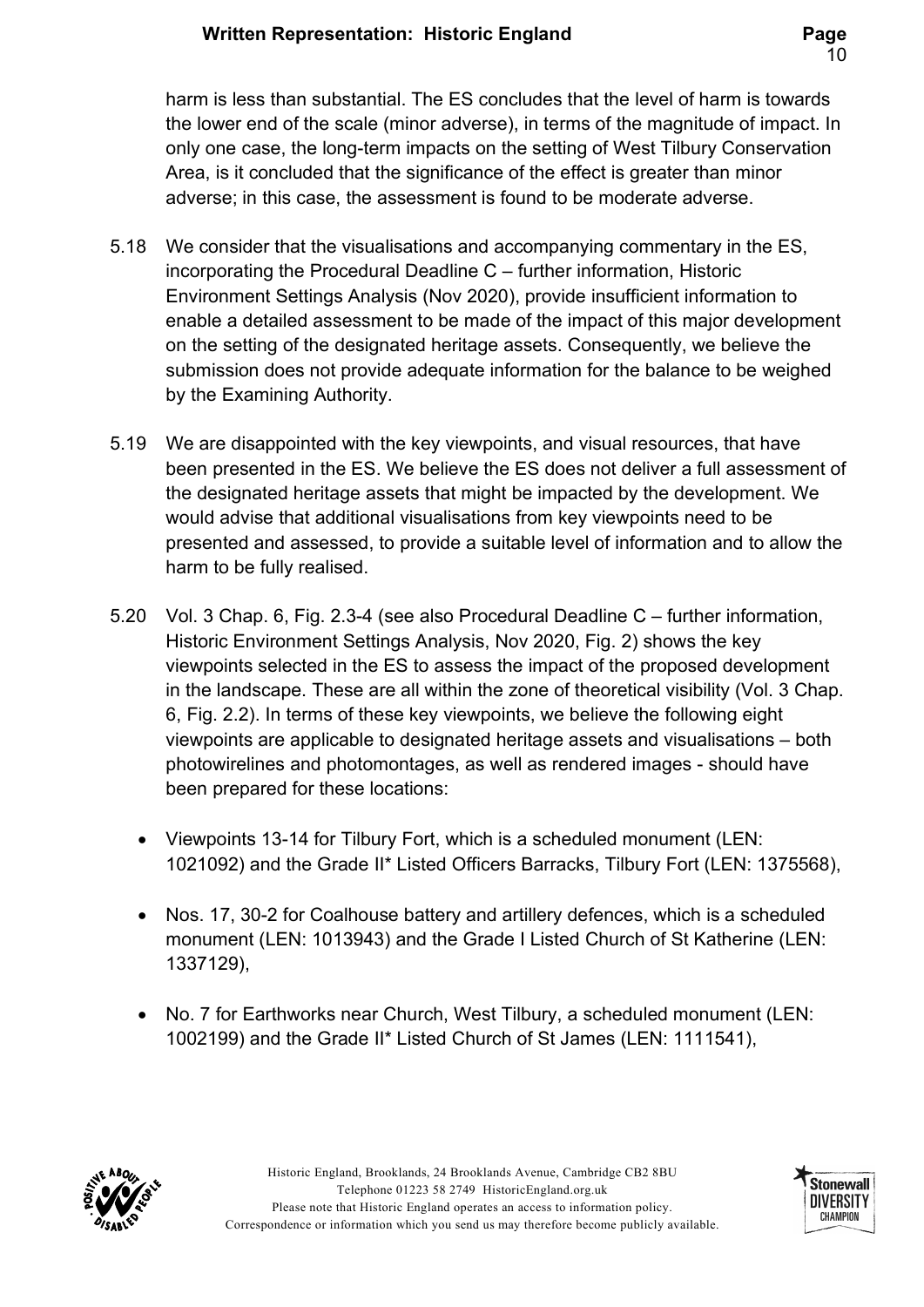- Nos. 4 and 7 for West Tilbury Conservation Area (Vol. 3 Chap. 6, Fig. 2.3). In addition Viewpoint 8 provides visualisations just to the southeast of Low Street, which is also part of the Conservation Area.
- 5.21 The ES provides photographs (both winter and summer views) from the key viewpoints (with the exception of Bowaters Farm Battery) towards the proposed development. However, the ES provides photowirelines for only four of the eight key viewpoints (7, 14, 30, 32) identified above and photomontages for only three key viewpoints (7, 14, 30), which we believe are applicable to designated heritage assets (ES Vol. 3 Chap. 6, Figs. 4.3, 4.8, 4.18 and 4.19, 4.23, 4.27, 4.31). We note that additional photomontages have been provided for three viewpoints from Tilbury Fort (Procedural Deadline C – further information, Historic Environment Settings Analysis, Nov 2020, Viewpoints 1, 2, 3), although the locations of these have not been plotted on Procedural Deadline C – further information, Historic Environment Settings Analysis, Nov 2020, Fig. 2.
- 5.22 In our opinion, the visualisations that have been prepared are insufficient for a project of this scale and complexity, particularly given the close proximity of three, functionally related, scheduled monuments. Furthermore, the visualisations do not enable the impacts to be fully assessed nor the full level of harm to be determined.
- 5.23 We believe that visualisations (photowirelines and photomontages) should be provided in the ES for all the key viewpoints applicable to designated heritage assets. We strongly refute the suggestion that this would be disproportionate and impossible in practical terms (Historic Environment Updated Baseline and Significance of Effect Report, Dec 2020, 1.17). It is, in our opinion, entirely proportionate for a project of this scale and given the range of designated heritage assets in this area.
- 5.24 The photowireline and photomontage visualisations that have been presented in the ES have, without exception, been produced using photographs taken in the summer with maximum foliage. We acknowledge that paragraph 1.22 of the Historic Environment Updated Baseline and Significance of Effect Report, Dec 2020, states that the winter photographs were also taken and that comparison of both shows that there is little to no difference in terms of views towards the proposed development. However, in our opinion these should be also produced using winter photographs in the ES – and/or modelled without vegetation - when the proposed development will be most visible and because vegetation could potentially change, and be removed, in the future. This is recommended in order to model the greatest impact of the proposed development, i.e. worst-case scenario.



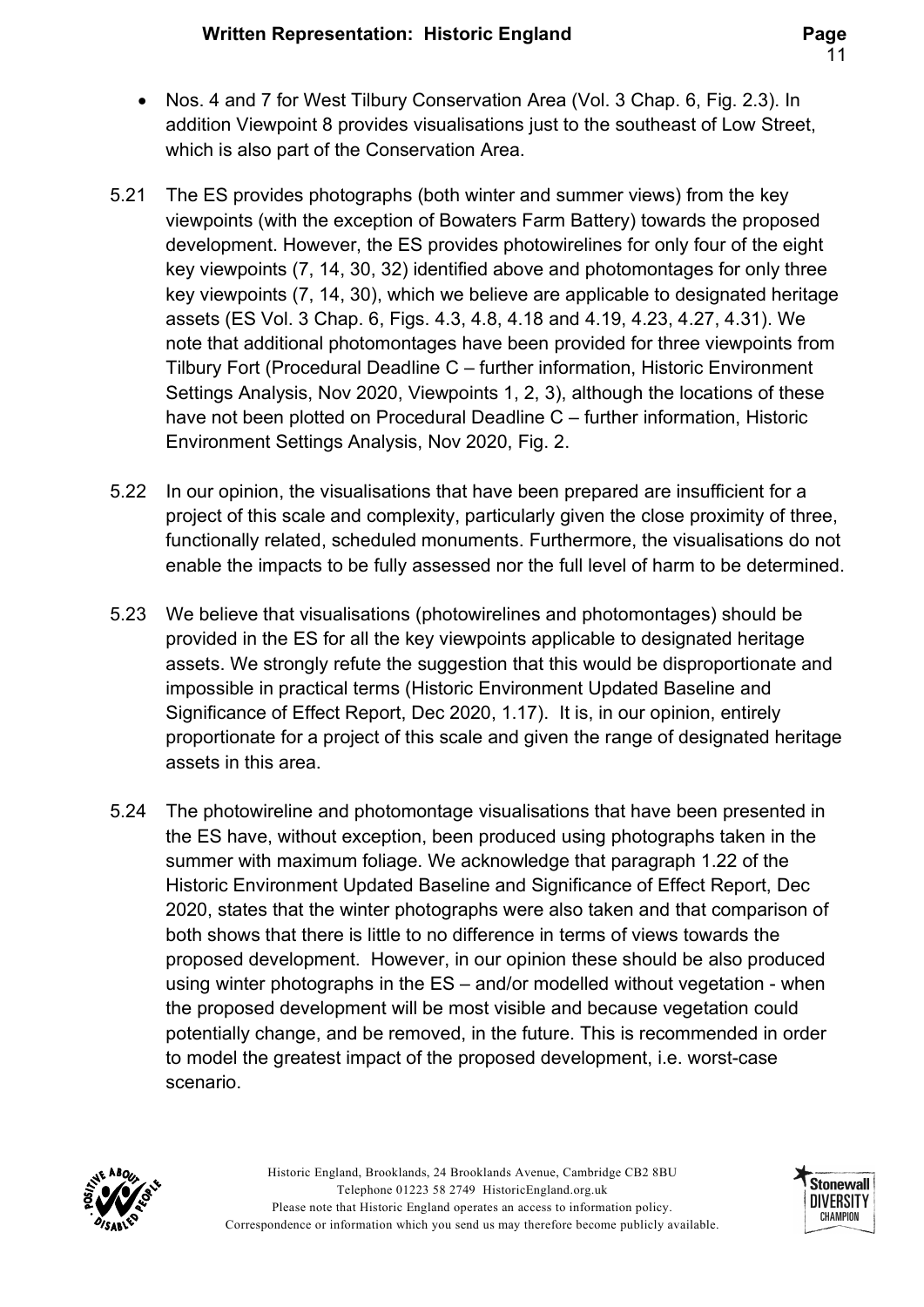- 5.25 Tilbury Fort is England's most spectacular and best-preserved example of a late 17th-century coastal fort, and an important heritage attraction. In order to assess the impact of the proposed powerstation on the significance of this scheduled monument, photowirelines and photomontages are provided in the ES for Viewpoint 14 and we welcome the additional photomontages that have been prepared for three further viewpoints (Viewpoints 1, 2, 3, Procedural Deadline C – further information, Historic Environment Settings Analysis, Nov 2020; the location of these additional viewpoints need to be identified on a plan).
- 5.26 The ES concludes that the impact is Minor adverse and the significance of the effect of the proposed development on Tilbury Fort is assessed by the applicant as Minor adverse (not significant). The ES concludes that the level of harm is towards the lower end of the scale (minor adverse), in terms of the magnitude of impact. We acknowledge that the degree of harm is less than substantial from Tilbury Fort.
- 5.27 There is an important landscape view, however, to the north-east from Tilbury Fort towards the Earthworks near Church and Church of St James on the edge of the escarpment, with which the latter has an important functional relationship. In our opinion, this important landscape view from Tilbury Fort, and it's only remaining long-distance visual connection to the surrounding landscape across West Tilbury Marshes, will be further diminished by the proposed development and by the erection of the powerstation stacks.
- 5.28 No visual resources have been provided in the ES to assess the cumulative effects of the proposed powerstation and other developments on Tilbury Fort. It is stated that 'the visual link to Coalhouse Fort has been interrupted by the intervening built form at Tilbury2' (Procedural Deadline C – further information, Historic Environment Settings Analysis, Nov 2020, Appendix 1). It is not possible, however, to assess the cumulative impact of the proposed powerstation together with other schemes, and in particular with Tilbury2, without adequate visualisations. These have not been provided as per our previous advice. It is recommended, therefore, that further visual resources are submitted to the ExA for scrutiny prior to the determination of the DCO.
- 5.29 In terms of the impact on the significance of the scheduled monument known as Coalhouse Fort, the ES states that the impact from the 'introduction of additional built form into this already industrialised part of the landscape is considered to equate to only minor change' (Procedural Deadline C – further information, Historic Environment Settings Analysis, Nov 2020, Appendix 1). The ES also concludes that the impact is Minor adverse and the significance of the effect of the proposed development on Coalhouse Fort is Minor adverse (not significant).



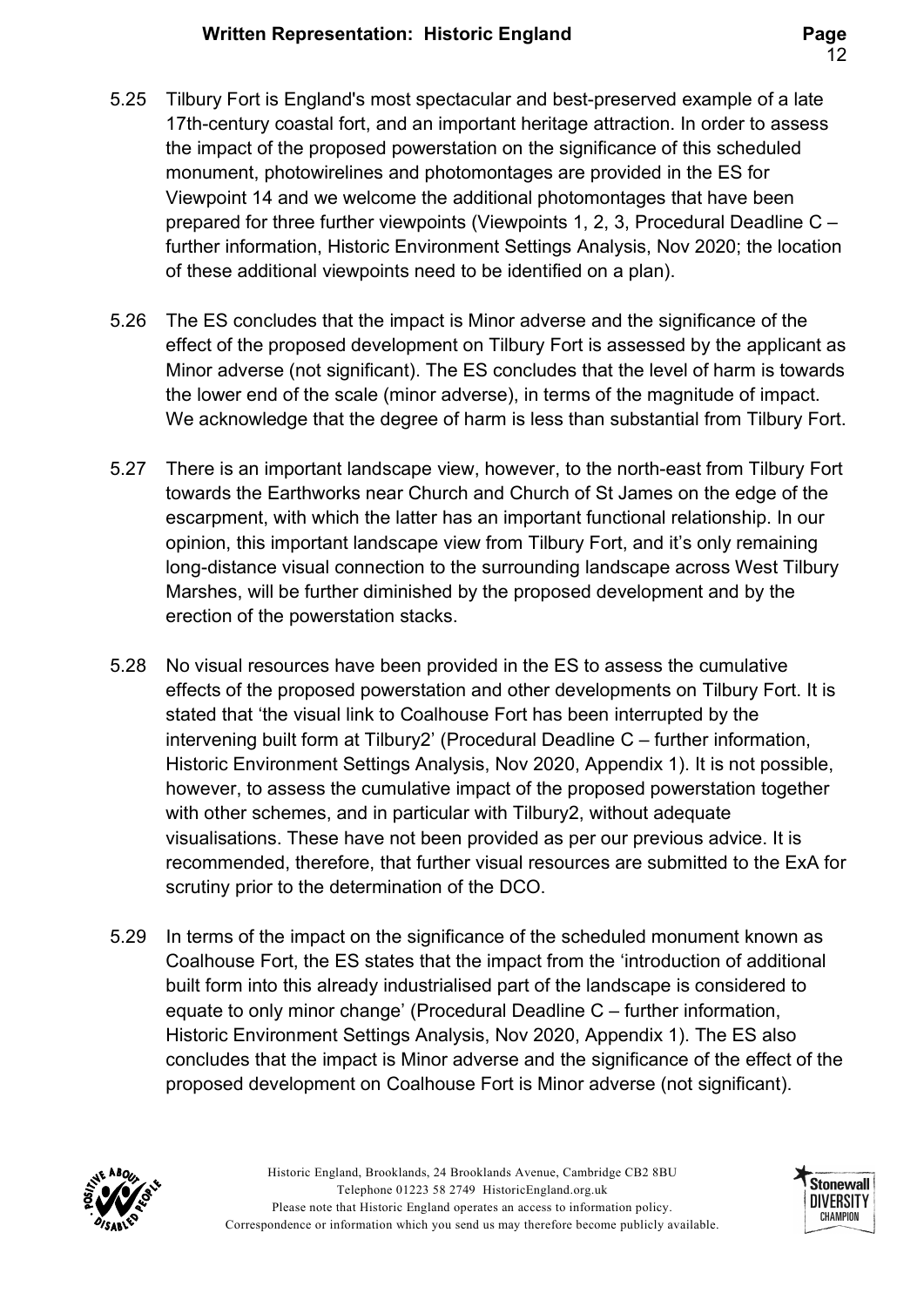- 5.30 We believe it is not possible to adequately assess the impact of the proposed development on the setting of Coalhouse Fort, and also on the setting of the Grade I Listed Church of St Katherine. We acknowledge there is both a photowireline and a photomontage from Viewpoint 30, from Coalhouse Fort and the Church of St Katherine. These indicate that the magnitude of the development is likely to be minor adverse from this location. We also note, the ES states, 'due to the distance and raised intervening landform towards Zone A, the effect of the proposed development on views from this location is not considered to be significant' (Vol. 3 Chap. 6, 3.4.73). However, these are both shown with summer foliage and we would recommend they should be also produced with winter images.
- 5.31 For Viewpoint 31 from the southern tip of Coalhouse Fort, the ES states 'due to the distance and raised intervening landform towards Zone A, the effect of the proposed development on views from this location is not considered to be significant' (Vol. 3 Chap. 6, 3.4.74). There is no photowireline or photomontage from this location to assess this conclusion.
- 5.32 Viewpoint 31 has been scoped out due to the intervening landform resulting in little to no intervisibility with Zone A during summer or winter (Historic Environment Updated Baseline and Significance of Effect Report, Dec 2020, 1.19). Viewpoint 31 is, however, located on the foreshore ((Vol. 3 Chap. 6, Fig. 3.26) and there should be a view, instead (and / or in addition), from the raised embankment (seawall), which is also part of the scheduled monument.
- 5.33 Viewpoint 32 from Coalhouse Fort is not considered to be significant in the ES, 'due to the distance from Zone A and views in the context of the industrial / dockland structures, and the hedgerow in the near distance the effect will be reduced' (Vol. 3 Chap. 6, 3.4.75). It is acknowledged that a photowireline has been produced for Viewpoint 32 but this is shown only with summer foliage and it is also difficult to adequately assess the conclusion in the ES. This needs to be reproduced using a winter image.
- 5.34 The ES states that the view from Viewpoint 17, from Coalhouse Fort, towards Zone A is 'restricted by vegetation in and around the fort buildings and earthworks' (Vol. 3 Chap. 6, 3.4.60). The image from Viewpoint 17, however, is also taken in the summer and no photowireline or photomontage has been produced from this location. This needs to be reproduced using a winter image.
- 5.35 The scheduled monument known as 'Second World War anti-aircraft battery at Bowaters Farm' (LEN: 1012185) has not been identified as a key viewpoint in the ES. The omission of a scheduled monument from the setting analysis is, in our opinion, important. We acknowledge that the monument is currently heavily



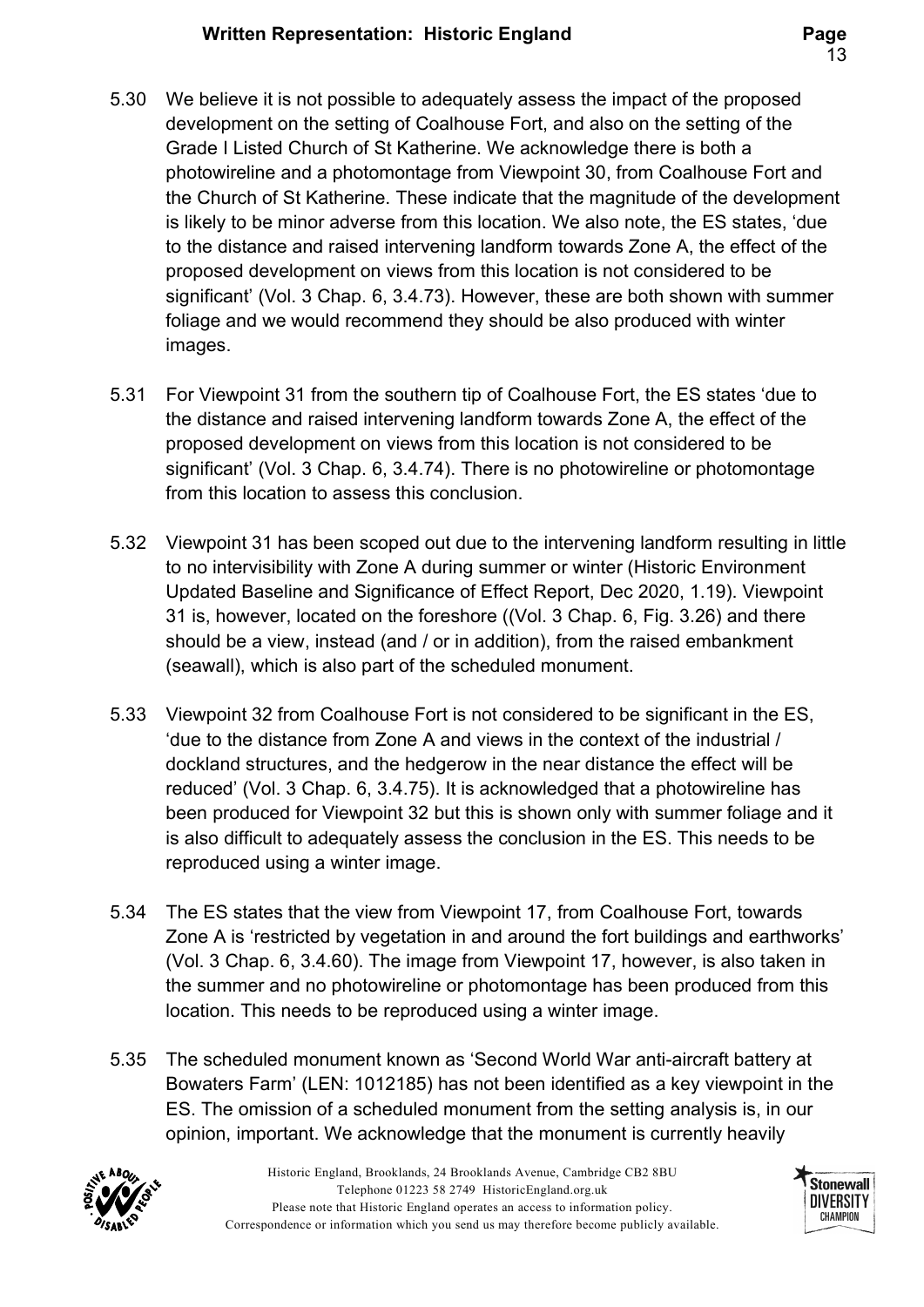overgrown, but disagree that it 'would not be relevant nor proportionate to take this to wireline or photomontage stage of further assessment' (Historic Environment Updated Baseline and Significance of Effect Report, Dec 2020, para. 1.23). The current vegetation could – and should – be removed from the monument as part of the routine management of this designated heritage asset and so this scheduled monument should be included in the setting analysis.

- 5.36 The anti-aircraft battery at Bowaters Farm is located in a prominent location, with panoramic views to the west and southwest across Tilbury Marshes towards Area A, the site of the proposed powerstation, less than 1.5km away. It also lies less than c.400m southwest of Zone D3 (gas connection compound). The ES states there will be 'discernible but limited change to the key positive attributes' that contribute to the setting and significance of this designated heritage asset (Procedural Deadline C – further information, Historic Environment Settings Analysis, Nov 2020, Appendix 1). Again, the ES concludes that the impact is Minor adverse and the significance of the effect of the proposed development on Bowaters Farm Battery is Minor adverse (not significant).
- 5.37 There are no visual resources to assess the impact of the proposed development on the setting of this scheduled monument and, in our opinion, there is insufficient evidence presented in the ES to assess the impact of the development on the significance of this monument. A visual assessment should be produced to assess the impact on the setting of the scheduled monument known as Bowaters Farm Battery. This is consistent with our advice provided to the PEIR in November 2018 and in our letter to the applicant of 12 November 2020.
- 5.38 Photowirelines and photomontages have been provided for Viewpoint 7 to show the impact of the development from the Earthworks near Church, West Tilbury and also from the Church of St James, which are both within West Tilbury Conservation Area (Vol. 3 Chap. 6, Fig. 4.3a-c and 4.23a-b). In terms of both, the ES states that the proposed development site does not make an important contribution to their setting or overall significance, and it is suggested there will be limited change. The significance of the effect on the Earthworks near Church, West Tilbury and also from the Church of St James is identified as Minor adverse (not significant) in the ES. The significance of the effect on the Conservation Area, of which both these designated heritage assets are a part, however, is considered as Moderate adverse (significant) (Procedural Deadline C – further information, Historic Environment Settings Analysis, Nov 2020, Appendix 1).
- 5.39 There is an important landscape view from the Earthworks near Church and Church of St James across West Tilbury Marshes to the Thames and towards Tilbury Fort, with which the latter has an important functional relationship. In our opinion, the view (from Viewpoint 7) makes an especially important contribution to



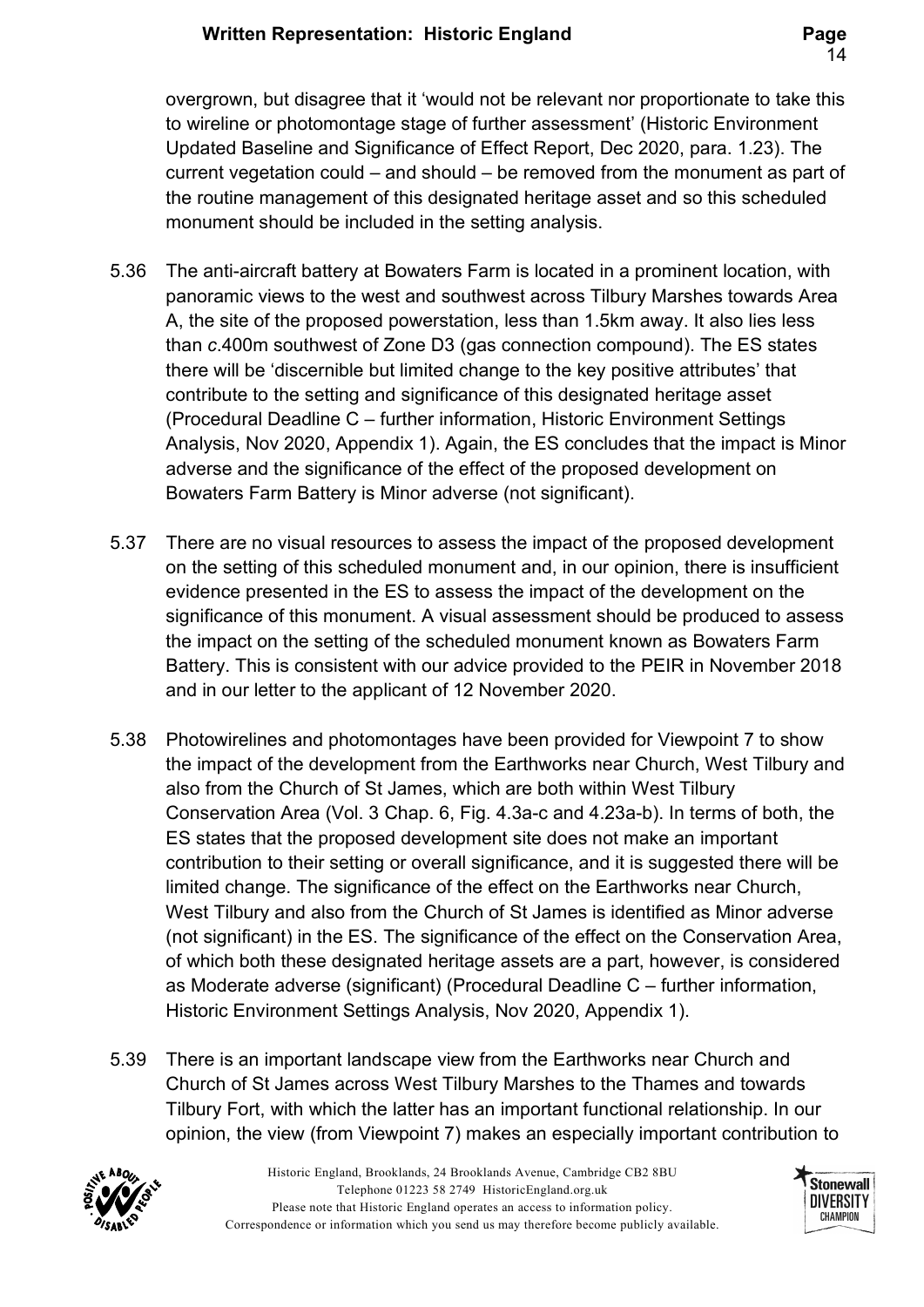the significance of both these designated assets, irrespective of later industrial elements in the landscape.

- 5.40 The proposed development would, we believe, significantly erode part of the setting, and compromise the appreciation, of both these designated heritage assets. Consequently, the impact and significance of effect of the proposed development on the Earthworks near Church and Church of St James, and also West Tilbury Conservation Area, is considered by Historic England to be at the upper end of less than substantial harm, and not Minor adverse as stated in the ES.
- 5.41 The view from Viewpoint 8 is also relevant, located at the south-east edge of the Conservation Area (Procedural Deadline C – further information, Historic Environment Settings Analysis, Nov 2020, Figs. 4.4a-c and 4.24a-b). The photowireline and photomontage from this location demonstrate that the visual impact of the proposed powerstation would, in our opinion, equate to a high degree of harm, which we consider to be at the upper end of less than substantial harm from this end of the West Tilbury Conservation Area.
- 5.42 Taken together with the impact of Tilbury2 and Lower Thames Crossing (Vol. 4 Chap. 19, Viewpoint 7, Fig. 1.2), we believe the harm on the significance of the scheduled monument known as 'Earthworks near Church, West Tilbury' and the Grade II\* Listed Church of St James, is also at the upper end of 'less-thansubstantial' harm (significant); the level of harm would be very high, even if "less than substantial" in the terminology of the NPS.
- 5.43 The overall change to the built surroundings, skyline and the spatial quality of views from the scheduled Earthworks near Church and Grade II\* Listed Church, situated in West Tilbury Conservation Area, would be dramatic due to the form, massing and height of the development and its industrial character. We believe the development would adversely affect the experience of these designated heritage assets in their landscape setting and would be harmful to their significance.
- 5.44 In our opinion, Viewpoint 4 is also an important location for assessing the impact on the significance of West Tilbury Conservation Area. The ES states that the view to Zone A from Viewpoint 4 is 'substantially screened by vegetation on the field boundary and by the landform. Consequently, there is no potential for significant effects being experienced by receptors at this location and the effects on this view are not considered further' (Vol. 3 Chap. 6, 3.4.47). It is, however, currently difficult to assess the 'minor adverse' magnitude impact or moderate adverse significance effect attributed in the ES. This needs to be substantiated with an appropriate



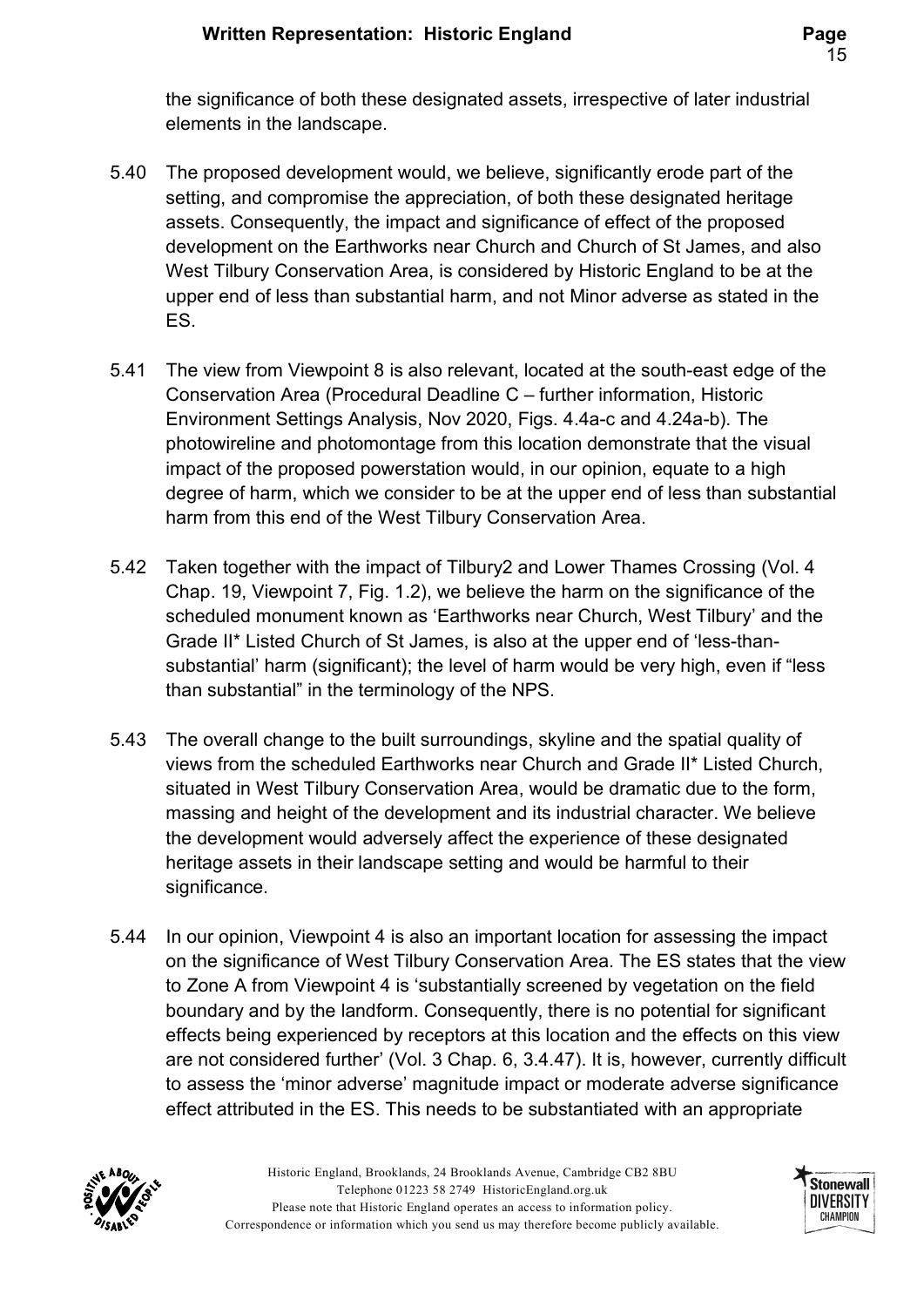photomontage to demonstrate the stated impact, and using images taken in the winter without foliage to model the worst-case scenario.

#### Cumulative Impacts

- 5.45 We acknowledge there is an assessment of cumulative effects for the historic environment - impacts of the proposed development in combination with impacts of other proposed or consented development projects, specifically Tilbury2 and Lower Thames Crossing (LTC) (Vol. 4 Chap. 20). However, this is bereft of detailed analysis of the potential impacts and, in terms of visual resources, there is only one relevant photowireline (there are no photomontages or rendered images) provided to assess the cumulative impacts for designated heritage assets. This relates to Viewpoint 7 for Earthworks near Church, West Tilbury (NHLE no. 1002199) (Vol. 4 Chap. 19, Fig. 1.2). In addition, the cumulative impact of the LTC is not clearly modelled in the photowireline.
- 5.46 In our opinion, this is inadequate for a proposed development of this scale and complexity and given the proximity of the development to a number of designated heritage assets, and given the close proximity of two other major projects. We believe, therefore, that the baseline information provided in the ES does not allow the cumulative impacts to be fully assessed and we recommend that further visualisations are prepared. The cumulative impact assessment in the ES is therefore also inadequate.
- 5.47 The ES concludes, 'adverse cumulative effects that are significant are considered possible. However, it is not considered that the contribution of Thurrock Flexible Generation Plant would materially increase the significance of any such cumulative effects' (Vol. 4 Chap 20, 2.2.2). No further information is provided and no other visual resources are provided (in addition to Viewpoint 7) to assess the cumulative effects relating to other designated heritage assets.
- 5.48 In terms of the cumulative impact on the historic landscape, the ES simply states, 'the historic landscape character of the areas surrounding these cumulative developments is well understood, and has good legibility to withstand change' (Vol. 4 Chap 20, 2.1.11). The potential for cumulative impacts to occur is, therefore, considered to be minor but no evidence is provided to support this statement. Consequently, we believe that the evidence presented in the ES does not enable the cumulative effects to be adequately assessed and we recommend that further assessment is undertaken.

### 6. Comments in relation to the Historic Landscape Character



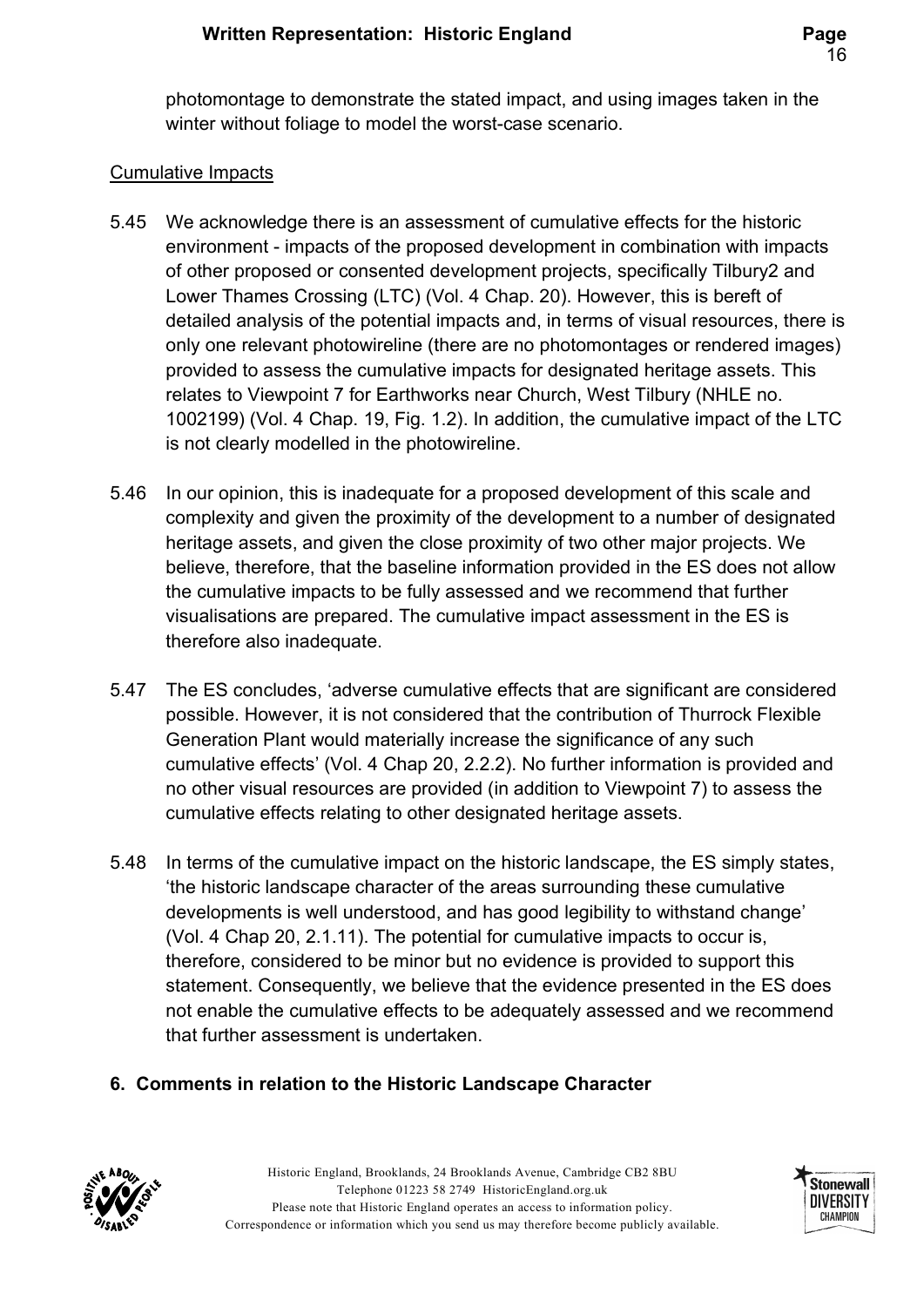- 6.1 We acknowledge that some parts of the landscape have been industrialised around the proposed development site. However, it is important to recognise that the proposed development site Zone A is within a previously undeveloped area of West Tilbury Marshes. It is difficult, therefore, to understand how this has 'good legibility to withstand change' (Vol. 4 Chap 20, 2.1.11). West Tilbury Marshes are part of the South Essex Marshes, a distinctive area of surviving historic landscape on the north side of the Thames, east of London.
- 6.2 The importance of the South Essex Marshes is that for almost all of their history they have been used for grazing livestock, in contrast to most reclaimed coastal wetlands in southern Britain, and they retain a suite of relatively rare but wellpreserved features that are characteristic of traditional grazing marshes. The baseline information in the ES lacks appropriate historical understanding and, in our opinion, the significance of this area has not been adequately acknowledged in the ES. We recommend that the significance of the historic landscape requires more detailed specialist assessment.
- 6.3 Zone A of the proposed development is located wholly within the area known as Walton Common. This is an historic estuarine marsh common which survives as a complete landscape entity, possibly dating from as early as the tenth to twelfth centuries. It is a rare surviving component of medieval farming practice; between the 1840s and 1980s, many areas in East Anglia are estimated to have lost 50% of their pre-18th-century landscape features (in some areas it is much higher). Walton Common will be almost entirely removed, as a meaningful landscape entity, by the proposed powerstation. We do not believe that the creation of new meadow and grassland adequately offsets the removal of the historic common.
- 6.4 Walton Common is one of five interlinked historic commons on West Tilbury Marshes, along with Tilbury Fort Common, Fort Road Common, Hallhill Common and Parsonage Common. The commons are part of the context for the designated heritage assets, situated between Tilbury Fort and St James' Church, and provide a local sense of place. These were probably territorially linked to the early community at West Tilbury above the Marshes and overlooked by the Church on the edge of the escarpment, although one of the distinctive characteristics of the South-East Essex Marshes is that in the later medieval period they were divided up between a series of different parishes that held detached parcels down on the marshes.
- 6.5 Domesday refers to 'pasture for sheep' that many vills held, which have been interpreted as reflecting rights to graze in commons. Over time, the commons were largely enclosed, and hence all the parishes/vills whose communities had rights to graze their livestock there received a parcel of marsh (that often appear to have corresponded to small islands). There are very few surviving areas of



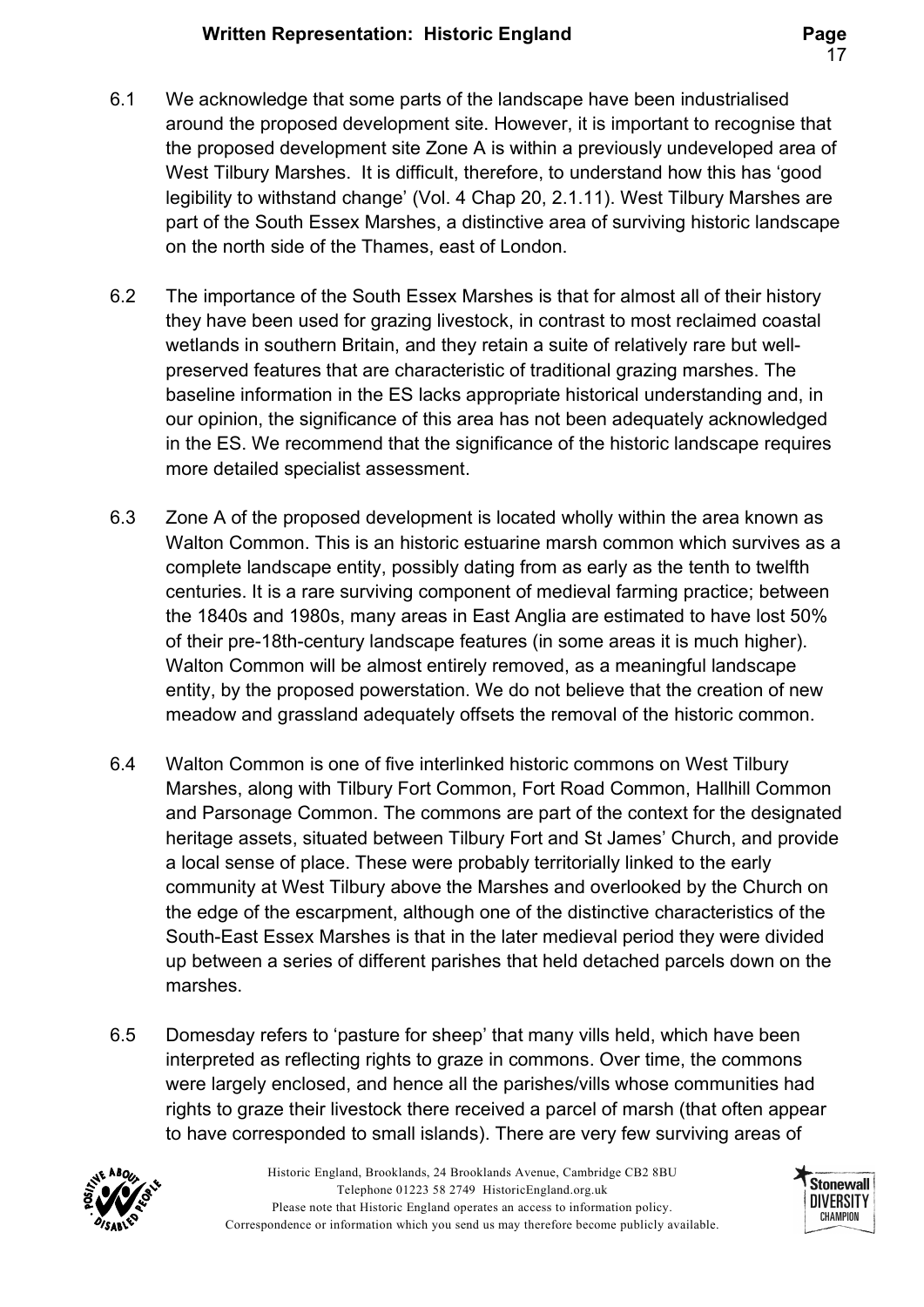common as well preserved as this one is, and so these are historically extremely important relicts of this past form of managing the environment.

- 6.6 In our opinion the ES has not adequately assessed the significance of these historic landscape components, or the potential harm that will be caused, and further detailed, specialist assessment should be carried out (Vol. 3 Chap. 7, 4.1.191; Vol. 6 Appendix 7.1, 4.4.89).
- 6.7 The ES acknowledges, Walton Common 'is considered to be of medium importance (sensitivity), on the basis that the current landscape has reasonable coherence and time-depth' (Vol. 3 Chap. 7, 4.1.192). Walton Common is a surviving component of the historic landscape, linked to the early settlement at West Tilbury above the Marshes and overlooked by the Grade I Listed Church on the edge of the escarpment.
- 6.8 In our opinion, this is of great historical interest in terms of how the landscape has developed. It makes an important contribution to the character and local distinctiveness of the area and it will be entirely removed by the proposed development. The Examining Authority should consider if these need to be preserved and enhanced through sensitive and positive management.
- 6.9 In terms of historic landscape character, the proposed development site is situated mostly within character Zone 117\_3 (Vol. 3 Chap. 7, Fig. 3.2). The ES states, 'the rural landscape [of this zone] consists of small, rectilinear fields with extensive drainage ditches on the grazing marsh to the south…The zone has not been developed to any extent during the 20th century' (Vol. 6 Appendix 7.1, 4.5.7). This seems to conflict with other sections of the historic environment assessment where it is stated that the proposed development will be located in a 'wide-ranging built and industrial landscape' (for example, in Procedural Deadline C – further information, Historic Environment Settings Analysis, Nov 2020, Appendix 1). We believe the information provided is, therefore, contradictory.
- 6.10 In our opinion, the landscape is characterised by a series of distinctive morphological features that are readily apparent. The fields are mostly large, with a mixture of curvilinear boundaries, that follow the lines of naturally meandering former tidal creeks, and dead straight alignments that were laid out later. The remains of these are preserved as earthworks that form an area of relict landscape.
- 6.11 These non-designated historic landscape features are discussed in the ES (Vol. 3 Chap. 7, 3.1.38 and Vol. 6 Appendix 7.1, 4.4.89), one of which (Walton Common) will be almost entirely removed by the proposed development; unfortunately, the commons are not marked on Vol. 3 Chap. 7, Figure 3.1 or on Figures 4.11-12 of



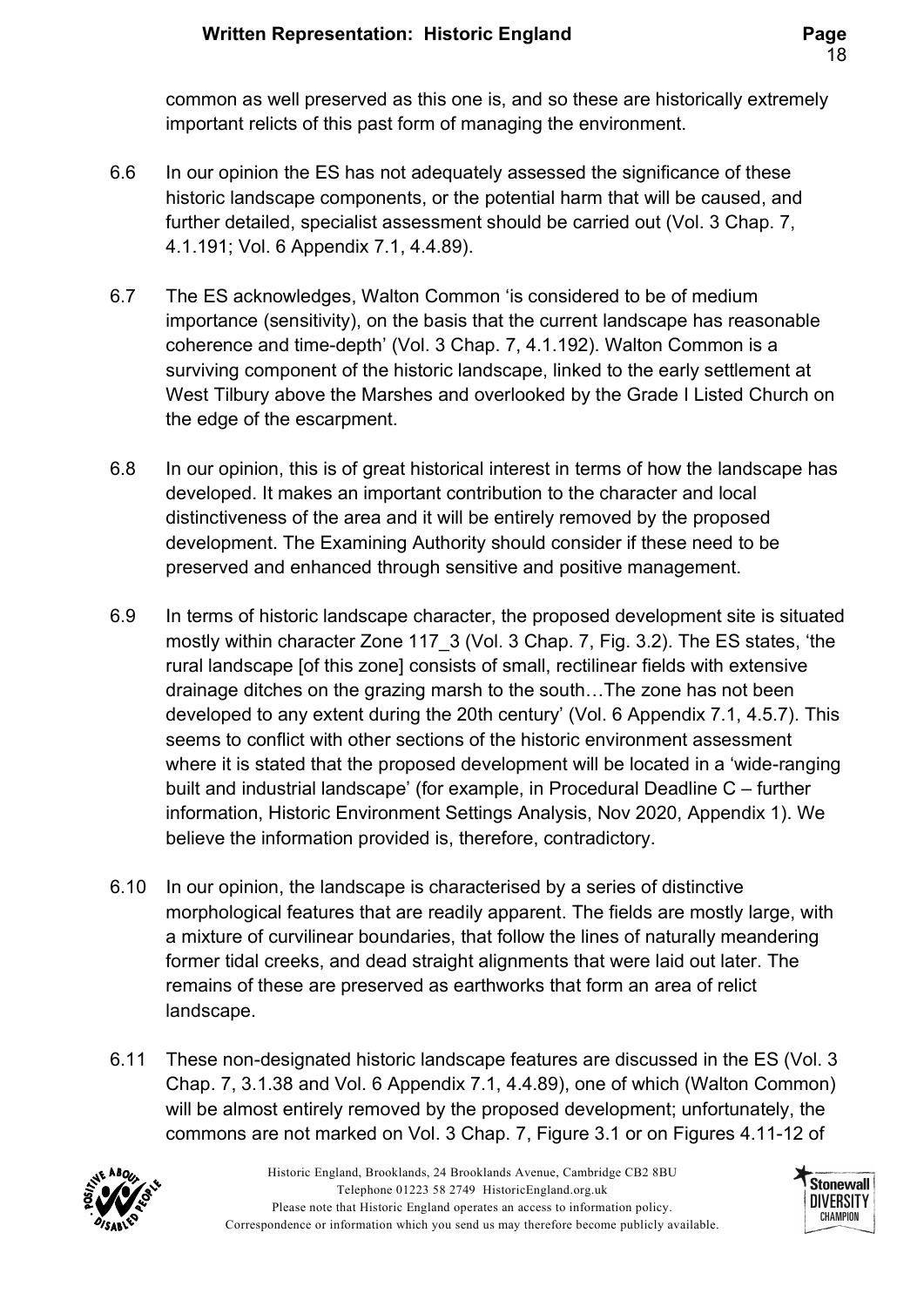Vol. 6 Appendix 7.1, although areas of common land are marked on Vol. 3 Chap. 7, Figure 3.2, relating to historic landscape character.

- 6.12 The ES goes on to conclude that, 'elements of the existing landscape within Zone A, the area of land within which the principal built elements of the proposed development will be constructed, i.e. gas engines, batteries and substations, would be lost, but there would otherwise be little or no change to landscape elements. The magnitude of impact is therefore considered to be minor' (Vol. 3 Chap. 7, 4.1.192).
- 6.13 We have serious concerns about the removal of the historic landscape element known as Walton Common by the proposed development. The Examining Authority should consider whether the applicant has taken all possible steps to establish the significance of this area, and to minimise the harm the development would be caused to the significance of the historic landscape character. This is both in terms of direct harm to Walton Common and harm to the group value of the commons and their interrelationship with the designated heritage assets in the landscape.
- 6.14 We have concluded that the significance of the historic common known as Walton Common, and associated historic landscape features, has not been adequately assessed in the ES. We would recommend that further specialist assessment is undertaken before consent is granted, in order to fully explore and understand the impact of the development upon this area of historic landscape.
- 6.15 Although contrary to our letter of 16 November 2020 in relation to the Section 16 Commons Application (made on the information that was available at the time), we now do not consider that the removal of Walton Common is in the public interest and, therefore, Historic England objects in principle to its proposed removal on heritage grounds. As set out in this chapter, additional information has come to light that enhances our understanding of the historical significance and rarity of this area of historic landscape since we published our initial advice. This information is not drawn out or sufficiently justified in the Environmental Statement, and we therefore raise this as a matter of serious concern with the Examining Authority.

### 7. Comments in relation to the Environmental Statement: Terrestrial buried archaeological remains

Volume 3 Chapter 7: Historic Environment – Terrestrial and Marine, buried archaeological remains and EN010092-001044-Environmental Statement - Historic



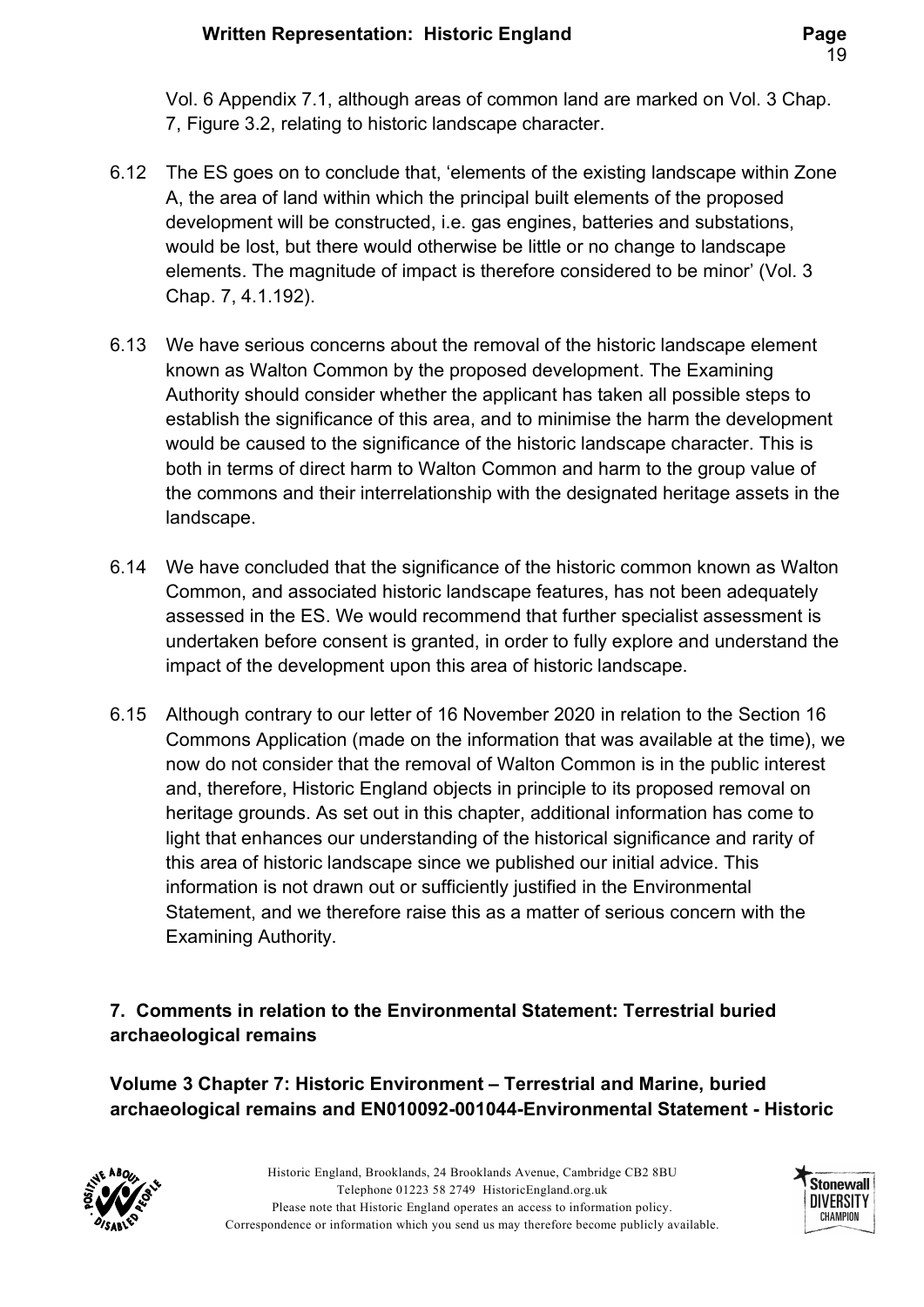# Environment Updated Baseline & Significance of Effect Report Further Information - Revision 1 (Dec 2020)

- 7.1 Historic England has concerns about the level of information that has been provided in the ES relating to the assessment of effects during the construction phase on below-ground heritage assets.
- 7.2 Specifically, we are concerned that the applicant's assessment does not adequately establish the significance of below-ground heritage assets (archaeological remains) within the development area and that might be affected by the proposed development.
- 7.3 NPS EN-1 paragraph 5.8.8 states, 'the applicant should provide a description of the significance of the heritage assets affected by the proposed development'. We believe it is difficult to adequately assess the application, in terms of buried archaeological remains, from the information that has been provided in the ES, following paras 5.8.11-5.8.13 of NPS EN-1.
- 7.4 The Local Planning Authority's historic environment adviser takes the lead in advising on the identification, assessment and scope for mitigation on nondesignated buried archaeological remains. However, in response to the PEIR (November 2018), Historic England advised that a comprehensive assessment and evaluation would be required to establish the potential for, and the significance of, buried archaeological remains across all areas of the development.
- 7.5 We advised, 'this work will need to be undertaken to inform the EIA in order that the application meets the requirements of the National Policy Statement for Energy on the Historic Environment (paras 5.8.8-10) and not carried out postconsent as part of the construction phase.' Similar concerns about the need for a detailed assessment and evaluation of buried archaeological remains were raised in our response to the consultation on project changes in November 2019.
- 7.6 We also provided further detailed comments to the applicant in November 2020 following the request by the Examining Authority to provide further field surveys to fully characterise the historic environment baseline.
- 7.7 NPS EN-1 paragraph 5.8.9 states, 'where a development site includes, or the available evidence suggests it has the potential to include, heritage assets with an archaeological interest…the applicant should carry out appropriate desk-based assessment and, where such desk-based research is insufficient to properly assess the interest, a field evaluation'.



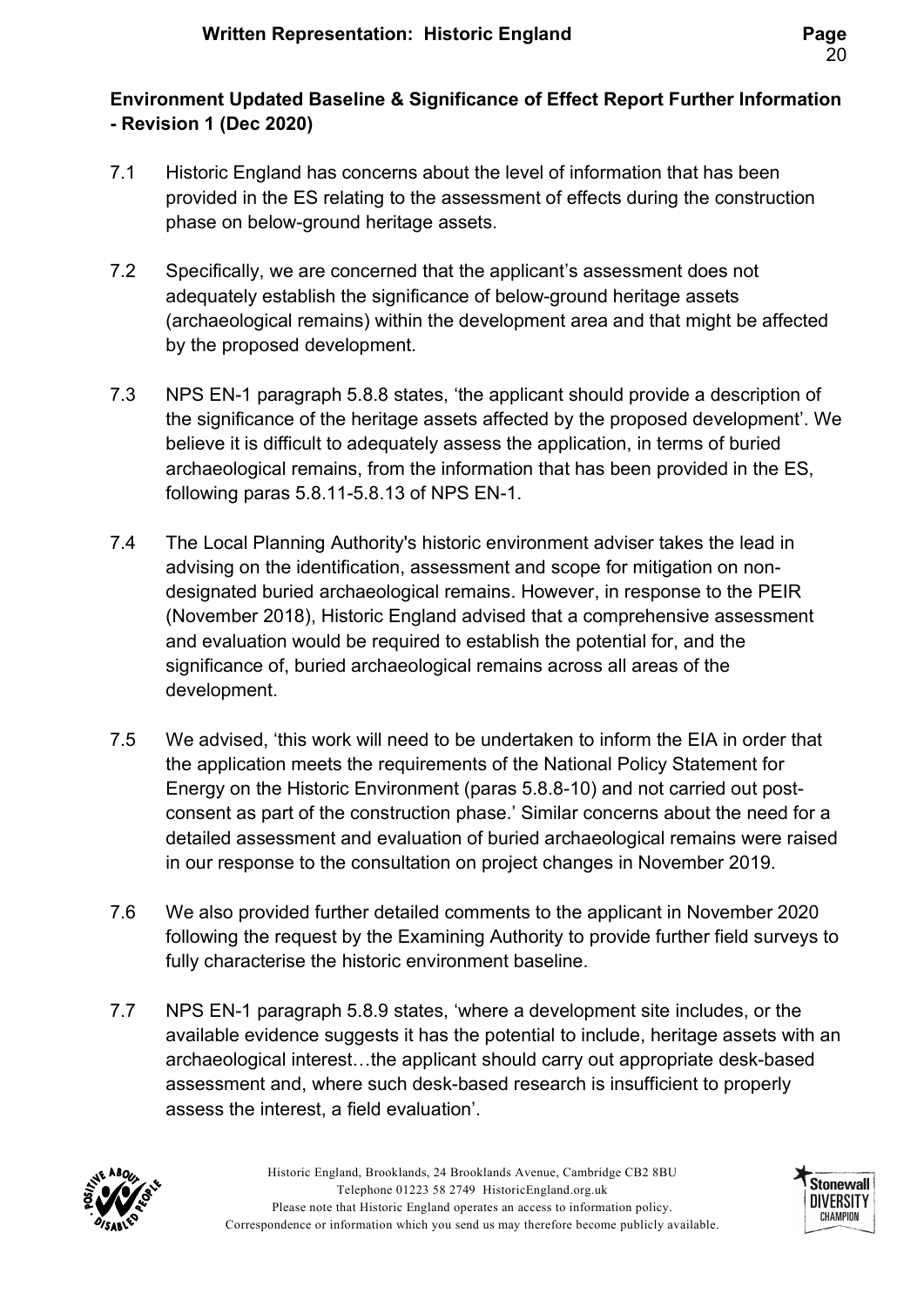- 7.8 Furthermore, NPS EN-1 paragraph 5.8.10 states, 'the applicant should ensure that the extent of the impact of the proposed development on the significance of any heritage assets affected can be adequately understood from the application and supporting documents'.
- 7.9 We welcome the that geophysical survey has been undertaken to inform the ES and the results are presented in Vol. 6, Appendix 7.2 and also in Appendix 1 of the further document Procedural Deadline C – Further Information, Historic Environment Updated Baseline and Significance of Effect Report (Dec 2020). We note that the results of the geophysical survey (with the exception of those from Area A which was carried out at an earlier stage) that have been submitted for assessment are preliminary and pending detailed interpretation (paragraphs 4.4 and 4.5 of Historic Environment Updated Baseline and Significance of Effect Report, Dec 2020).
- 7.10 The potential archaeological features, identified by geophysical survey, have not been ground-truthed, however, and there has been no archaeological evaluation (trial-trenching) to establish the significance of these potential archaeological features. The potential natural channels that have been defined by the geophysical survey as strong magnetic anomalies have not been tested to establish their significance or origins. In addition, the proposed development site has not been tested (with trial-trenching) to establish if there are other archaeological features present, not detected by the geophysical survey.
- 7.11 In our letter to the applicant of 12 November 2020, we recommended that the trialtrenched evaluation should be also undertaken at this stage, following the geophysical survey, to ensure the historic environment baseline is fully characterised; this is consistent with our comments provided to the PEIR in 2018. We acknowledge paragraph 1.29 of the Further Information document (Dec 2020) that the timescale for submitting the further assessment work was too short to be able to undertake both geophysical survey and trial-trenched evaluation during this period (to meet Procedural Deadline C). We believe, however, this work should have been undertaken prior to submission of the ES.
- 7.12 We strongly disagree with the statement that 'an archaeological evaluation across the whole Order Limits at this stage would be wholly disproportionate and damaging, especially in the context of repeating recent intrusive works within the surrounding area' (paragraph 1.29). We believe a trial-trenched evaluation is an entirely appropriate and proportionate approach, and represents best practice, for a project of this magnitude.
- 7.13 Evaluation is necessary to adequately establish the baseline historic environment, and this should be no more than is sufficient to understand the potential impact of



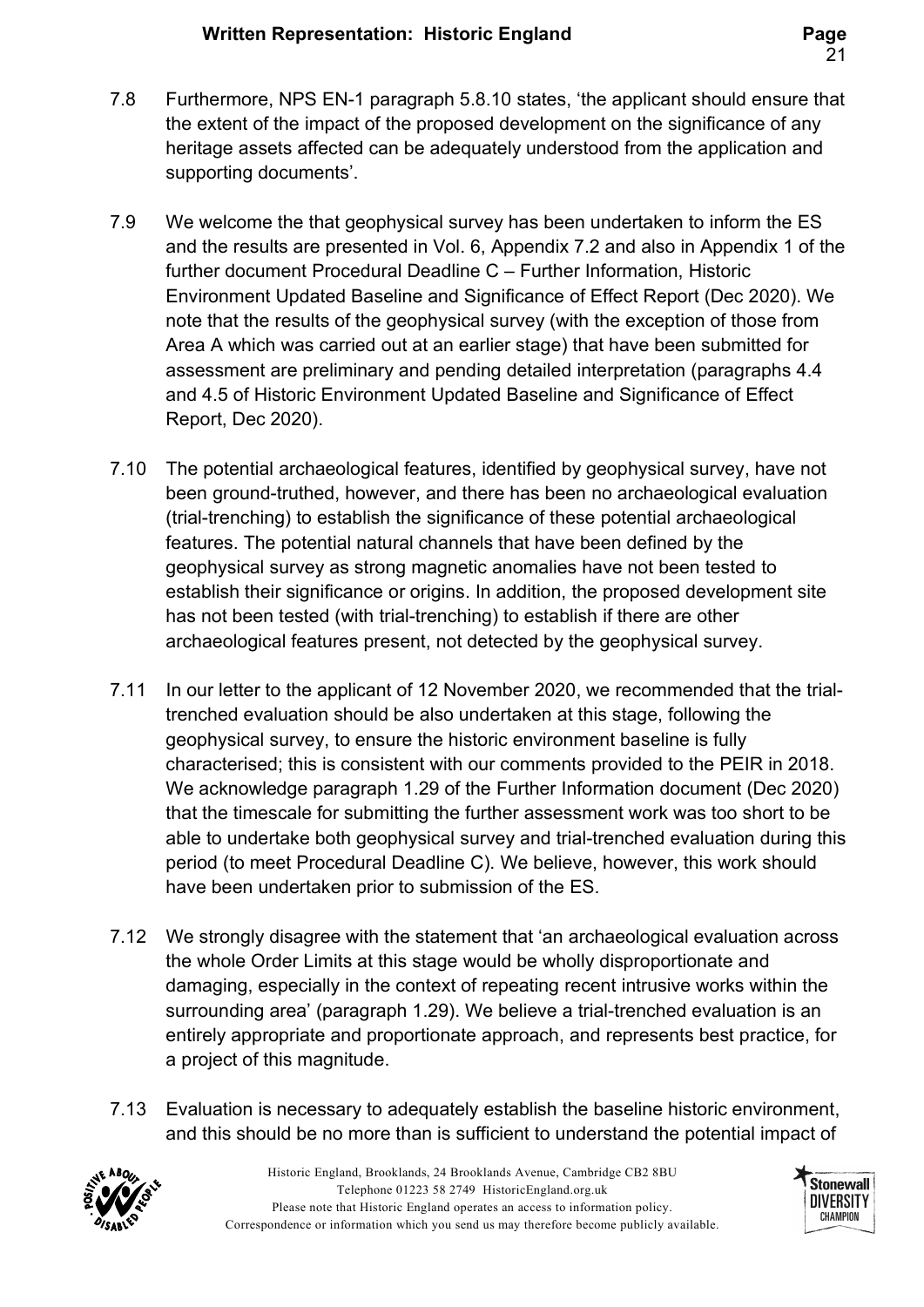the proposal on its significance. It should be carried out within all areas where there are proposed groundworks, with the exception of those parts of the proposed development site that have been trial-trenched as part of the ES work for the LTC, if the results of that work are also incorporated into the current submission.

- 7.14 We disagree with paragraph 1.44 (and also 4.17) of the Further Information document (Dec 2020) that states, 'sufficiently robust information was available from both the field surveys and existing published data, referenced in the Cultural Heritage Desk-Based Assessment (Appendix 7.1 of the ES), to give a clear understanding of the baseline historic environment for the purpose of EIA'. We do not consider this to be accurate.
- 7.15 We also disagree with paragraph 1.49 that the work is 'sufficiently extensive to be able to predict, using professional judgement, the nature and significance of any below-ground archaeological and palaeoenvironmental resource at the site'. In our opinion, the significance of the below-ground archaeology must be established with confidence at this stage, rather than predicted. We also note that paragraph 4.7 of the Further Information document (Dec 2020) admits that 'the archaeological potential of this area [Zone D] is as yet undefined'.
- 7.16 We note that Zone D overlaps with the LTC scheme and an archaeological trialtrenched evaluation was undertaken by LTC for the west half of Zone D. It is stated in paragraph 4.9 and Table 1-1 of Historic Environment Updated Baseline and Significance of Effect Report, Dec 2020 that newly-released data generated by the LTC project has been reviewed and incorporated into the updated baseline, 'which has the potential to be valuable for a joined-up understanding of the historic environment in this area and how it may be affected by each development' (para 4.9).
- 7.17 It is also stated in paragraph 4.11 to 4.13, however, that the results of the evaluation excavations, geophysical surveys North of the River Thames and the geotechnical boreholes are not yet available. This clearly contradicts the statement in Table 1-1 and so it is now not clear how the information produced as part of the LTC project has added to the baseline evidence for the Thurrock FGP at this stage.
- 7.18 The (potential) below-ground archaeological remains that have been identified by geophysical survey could be of local, regional or potentially national significance – the information cannot be established from the information presented in the ES. Following NPS EN-1 section 5.8.10, it is best practice to establish the significance and to submit that information in the ES. This ensures that the significance of any heritage assets is adequately established prior to the granting of consent.



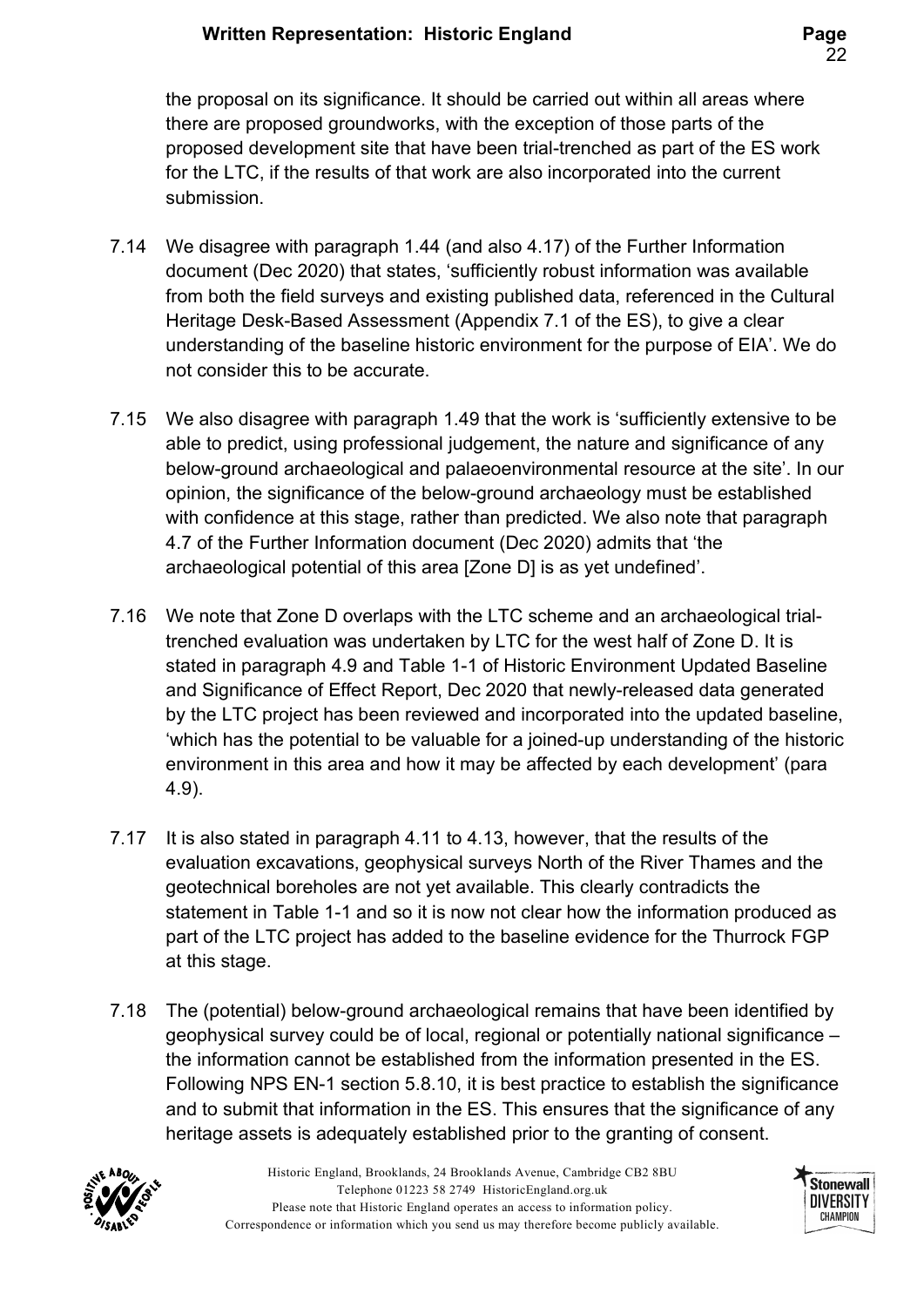- 7.19 We acknowledge that some geoarchaeological assessment and deposit modelling has been undertaken and the results are presented in Vol. 6, Appendix 7.2. However, this is limited in scope and restricted to Area A.
- 7.20 We therefore recommend that further specialist geoarchaeological assessment is undertaken across the rest of the proposed development site at the pre-consent stage, to establish the significance of these remains across the entire site, for example to test the significance of the (potential) natural channels defined by geophysical survey (paragraph 4.6 of the Further Information document, Dec 2020), and to provide a complete deposit model for the proposed development site.
- 7.21 Again, we note that a series of geotechnical boreholes have been drilled as part of the adjacent LTC project, in order to establish a Palaeolithic and Quaternary Deposit Model (PQDM) (paragraph 4.13 of the Further Information document, Dec 2020). We recommend a similar approach needs to be undertaken for the current submission to fulfil Section 5.8.10 of EN-1 Overarching NPS for Energy.
- 7.22 Although the geoarchaeological assessment that has been completed is limited in extent, the work has identified the presence of deep geoarchaeological deposits that will be disturbed and damaged by the groundworks in Area A. These are assessed as of potential regional significance (Vol. 3, Chap. 7 and Vol. 6, Appendix 7.1). It is also noted in paragraph 3.1.9 of Volume 3, Chapter 7, that 'the peat deposits [at the London Distribution Park] have been shown to provide significant palaeoenvironmental information considered to be of a national or international importance providing detail of environmental and landscape change during the prehistoric periods (Quest 2013)'. These statements therefore do not reconcile with each other.
- 7.23 The ES states (Vol. 3 Chap. 7, para. 4.1.11), 'whilst none of the remains are considered to be of schedulable quality, the rarity of the potential early prehistoric (Palaeolithic and Mesolithic) material, possible Bronze Age landscape reclamation evidence from BH1, and potential for marine and intertidal features of archaeological and maritime interest indicates that such evidence, where found, would be of medium-high, regional-national importance'. Historic England recommends that further geoarchaeological assessment should be undertaken prior to consent to establish the significance of geoarchaeological deposits in all areas of the proposed development site where groundworks have the potential to cause disturbance and damage to them.
- 7.24 Vol. 3, Chap. 7, Table 5.1, states there will be a 'moderate to major adverse (significant)' significance of effect, in terms the impact of construction works on



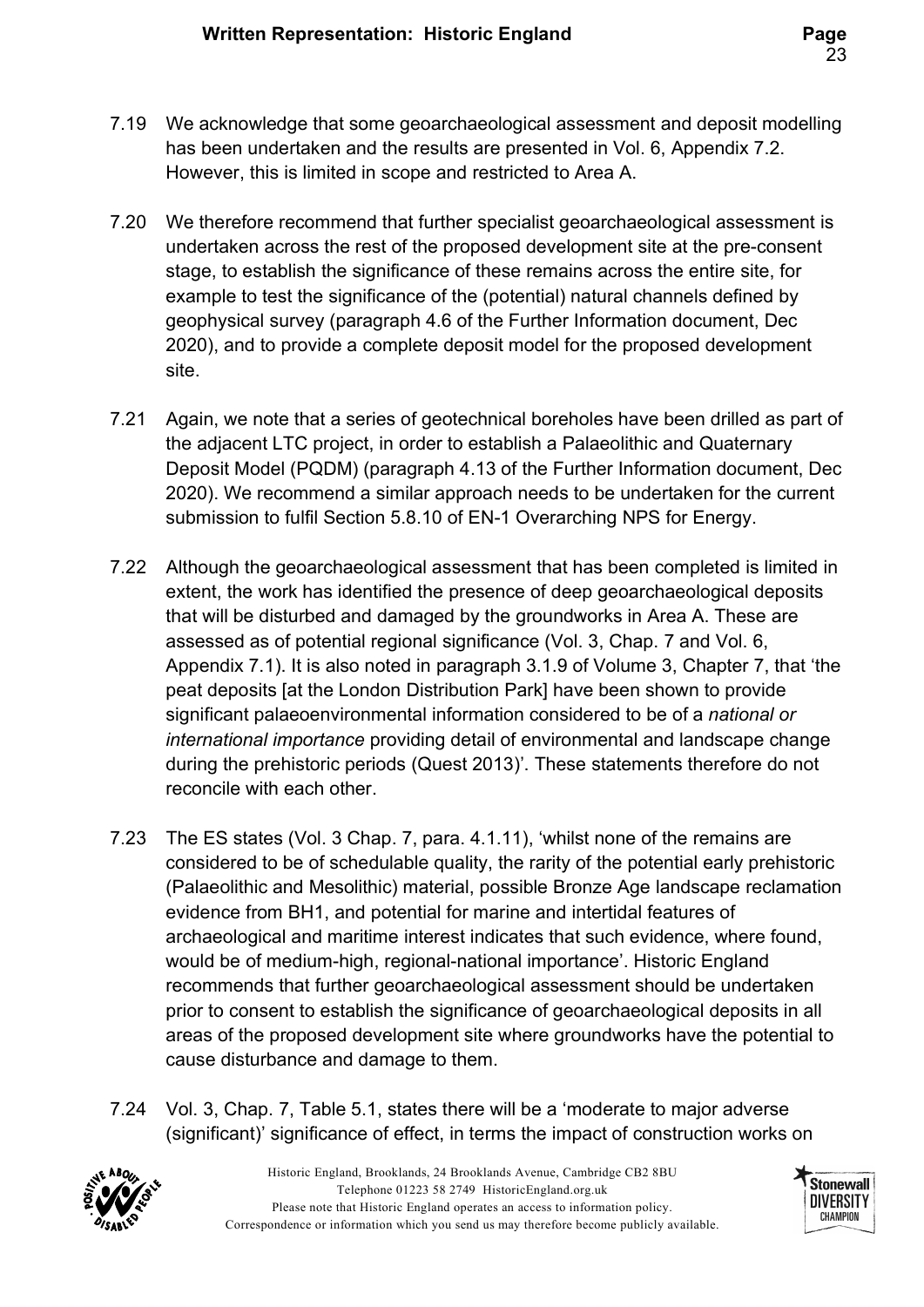buried archaeological remains, which 'could result in permanent loss of or damage to, heritage assets comprising buried archaeological remains'. At this stage, it is unknown whether or not buried archaeological remains will be present, and consequently their significance (should they be present) is unknown.

- 7.25 The applicant admits in the ES (Vol. 3 Chap. 7, 2.5.1), that '…there has been limited non-intrusive archaeological investigations of the proposed development site, although a terrestrial geophysical survey was undertaken in Zone A, which identified potential archaeological features in this area'. Similarly, the limited geoarchaeological sampling in Area A has 'confirmed the presence of possible archaeological and palaeoenvironmental deposits in this area, but the exact nature and extent of this is yet to be fully understood' (ES Vol. 3 Chap. 7, 2.5.2).
- 7.26 In our opinion, based on the evidence that has been submitted, there is a considerable risk that nationally important heritage assets, in the form of buried archaeological deposits, could be encountered within the proposed development site. It would also cause a high degree of harm to the significance of the buried archaeological remains, the significance of which, in our opinion, has not yet been adequately established in the ES.
- 7.27 We note that further archaeological investigations are proposed as part of the consented scheme but the lack of intrusive investigations to inform the ES adds an unnecessary element of risk to the project that will need to be taken into account and incorporated into the mitigation strategy.
- 7.28 We would recommend that that the applicant is asked to provide further information before this application is determined by the Examining Authority to ensure that the significance of below-ground archaeological remains has been adequately established, and to ensure that the impact of the proposed development on the significance of any below-ground archaeological remains is established. This further assessment work should comprise trial-trenched evaluation and further borehole survey. The further assessment work will ensure that a detailed and informed archaeological mitigation strategy can be prepared and agreed.
- 7.29 It is stated that HDD is available as a mitigation technique should pre-construction investigation indicate that this is required (Historic Environment Updated Baseline and Significance of Effect Report, Dec 2020, para. 1.42). If this technique is to be used, the potential issues associated with bentonite slurry outbreak will need to be considered in terms of the impact that this may have on any buried archaeological remains. This needs to be considered, and mitigation included in the site specific WSI.



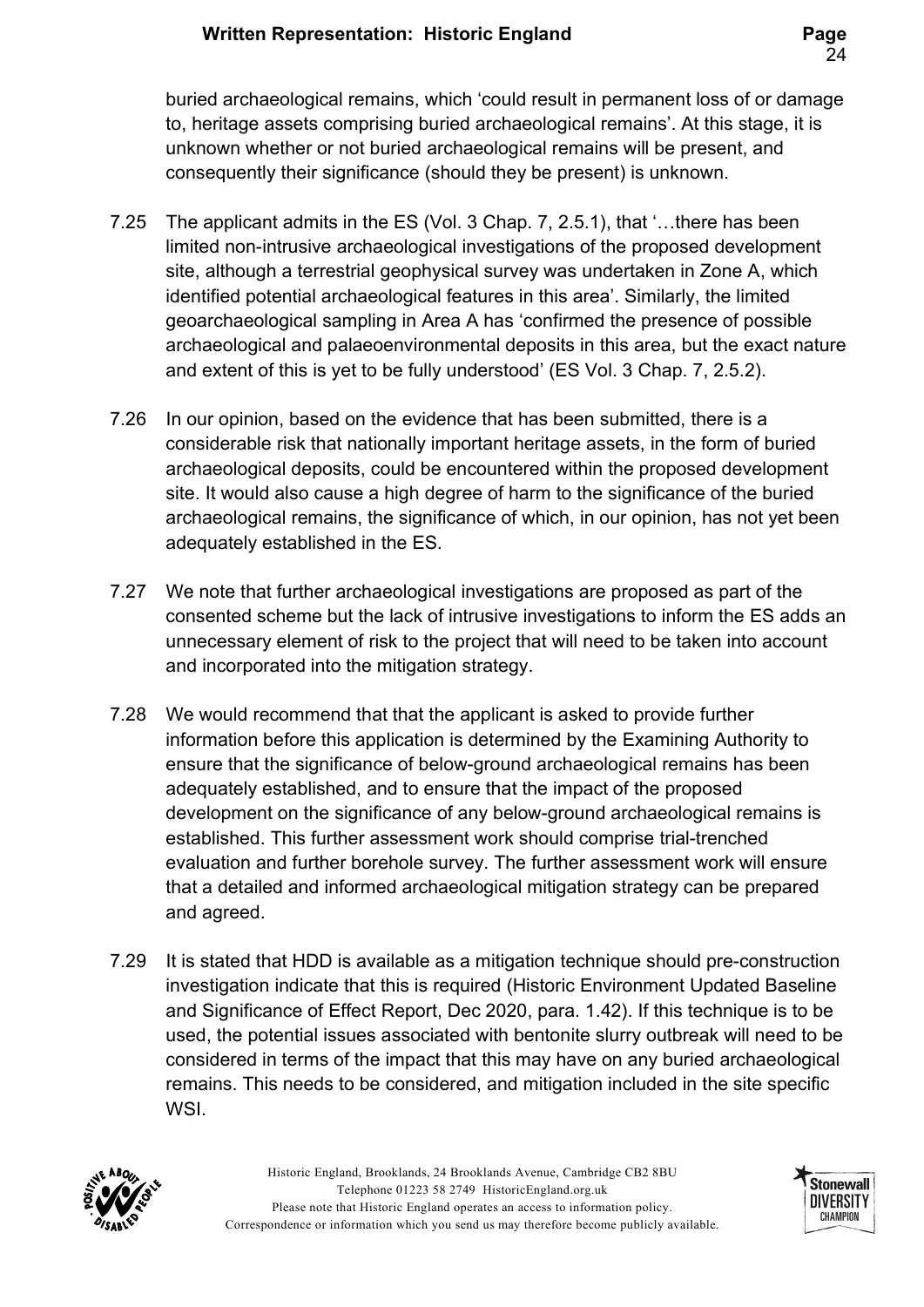- 7.30 In our opinion, the information provided in the ES is inadequate, and does not allow the significance of buried archaeological remains, that might be affected by construction works, to be adequately assessed. It is also not possible to fully establish the impact or level of harm that will be caused to buried archaeology by the works.
- 7.31 We recommend that, in determining the application, the Examining Authority should consider whether the applicant has taken all possible steps to establish the significance of buried archaeological remains, and to minimise the harm the development would cause to the significance of potential buried archaeological remains.

# 8. Comments in relation to the Environmental Statement: Marine archaeological remains

### Volume 3 Chapter 7: Historic Environment – Terrestrial and Marine, buried archaeological remains and EN010092-001044-Environmental Statement - Historic Environment Updated Baseline & Significance of Effect Report Further Information - Revision 1 (Dec 2020)

- 8.1 We acknowledge the baseline characterisation presented in the Historic Environment Chapter (ES Vol. 3, Chap. 7) and the Historic Environment Desk-Based Assessment (ES Vol. 6, Appendix 7.1) as adequate for the purposes of this assessment. We note that the available evidence demonstrates that there are numerous prehistoric, Romano-British and medieval remains within close proximity to the site. We, therefore, appreciate that there is a risk that such remains could exist within Zone G.
- 8.2 In terms of marine historic environment, we concur with the mitigation measures identified, including further site investigation, a watching brief and a Protocol for Archaeological Discoveries, as detailed within the Outline Written Scheme of Investigation (WSI) for Archaeological Mitigation (Application document number A8.11). The delivery of these measures should support the strategy to avoid, minimise and mitigation the impacts to known and unknown heritage receptors as may occur within Zone G. We consider these robust and fit for purpose.

# 9. Comments in relation to the Environmental Statement: Outline Written Scheme of Investigation for Archaeological Mitigation. PINS Document reference A8-11.

9.1 The applicant proposes to mitigate by record the impact of construction works on buried archaeology and a high-level outline WSI has been prepared. The outline Written Scheme of Investigation (WSI) provides an overview of the strategy that will be used to assess the onshore archaeological remains with more detailed



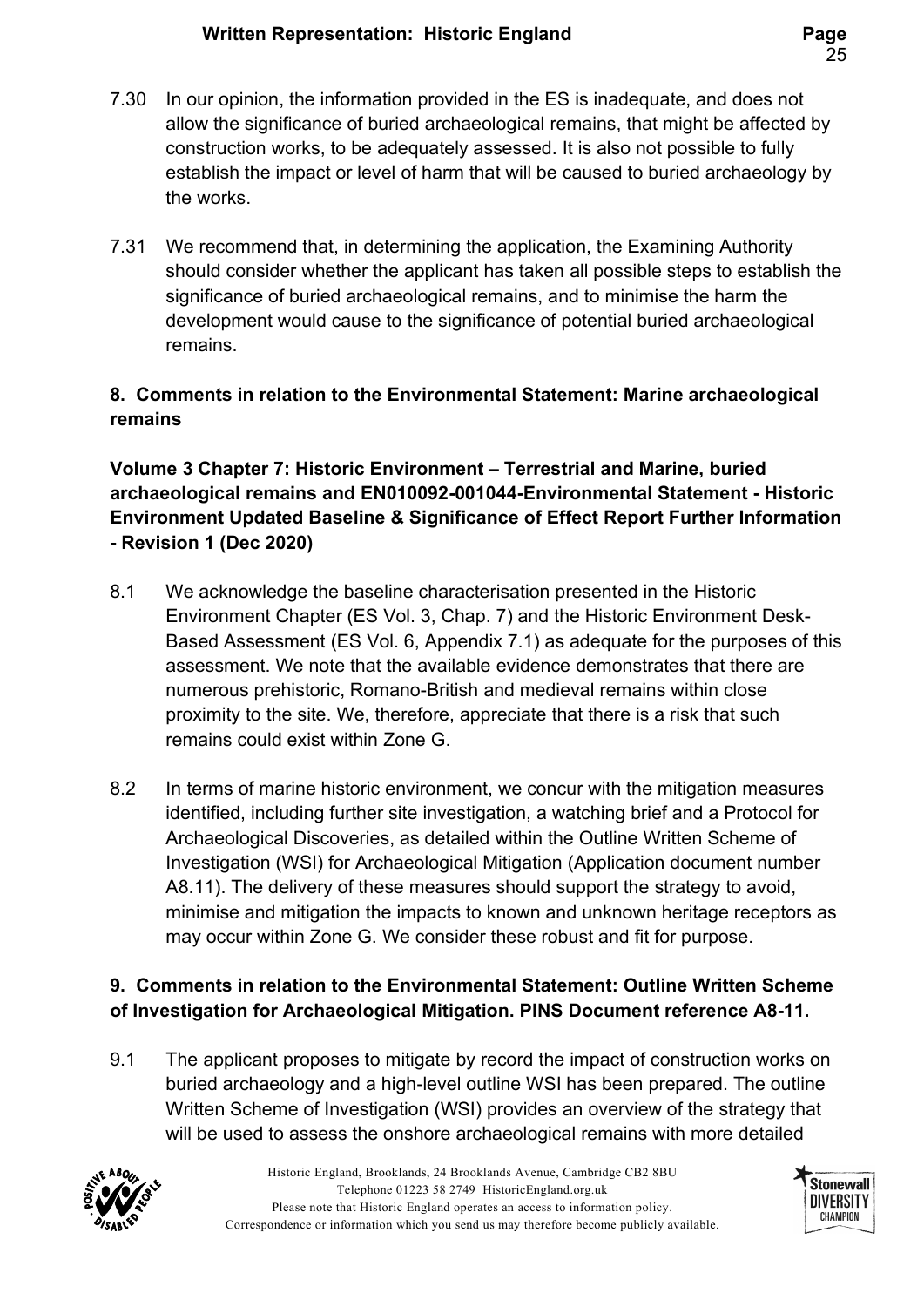methods statements being produced at a later stage, should consent be obtained. The outline WSI proposes further geophysical survey, geoarchaeological assessment and trial-trenched evaluation (listed as Stages 1, 2 and 3), followed by further mitigation work (Stage 4).

- 9.2 We provided the applicant with detailed comments on the outline WSI on 9 November 2020, and below, and these still need to be addressed. We are concerned that the document as submitted is insufficiently detailed to ensure that the below-ground archaeological investigation, which will be required prior to enabling works and construction, can be adequately secured.
- 9.3 The detailed content of the outline WSI would need to be agreed with the local planning authority's archaeological adviser. We would also recommend that the outline WSI should be agreed by Historic England, as the statutory historic body and as the statutory body with responsibility for maritime archaeology.
- 9.4 It is important that the outline WSI should also include a timetable, agreed with the local planning authority's archaeological adviser for each stage of archaeological investigation. This will need to ensure that each phase of archaeological investigation can be adequately completed before the date of the construction works. Each stage of archaeological investigation – three stages of evaluation and any mitigation excavation (determined by the evaluation) in advance of construction – will require the agreement of an adequate method statement, fieldwork and report for each stage of evaluation, followed by the preparation and agreement of an adequate method statement for mitigation excavation, and completion of fieldwork. Each method statement should be agreed with the local planning authority's archaeological adviser and with Historic England.
- 9.5 In order to support effective delivery of the Outline WSI it is our advice that timeframes for the delivery of method statements are specified within any subsequent WSI produced should this proposed project secure consent. The use of an agreed timeframe will ensure that the archaeological curators are provided suitable notice prior to the commencement of archaeological investigations and construction activities. This will also provide them sufficient time to review and agree any formal approval of method statements.
- 9.6 It is important to note that for any part of this proposed project that occurs within the jurisdiction of a terrestrial planning authority that the primary source of advice is from the relevant local authority historic environment advice service.
- 9.7 Although Historic England considers that the pre-consent archaeological investigation is inadequate, and the geoarchaeological assessment and trialtrenched evaluation (proposed in this outline WSI) should be undertaken prior to



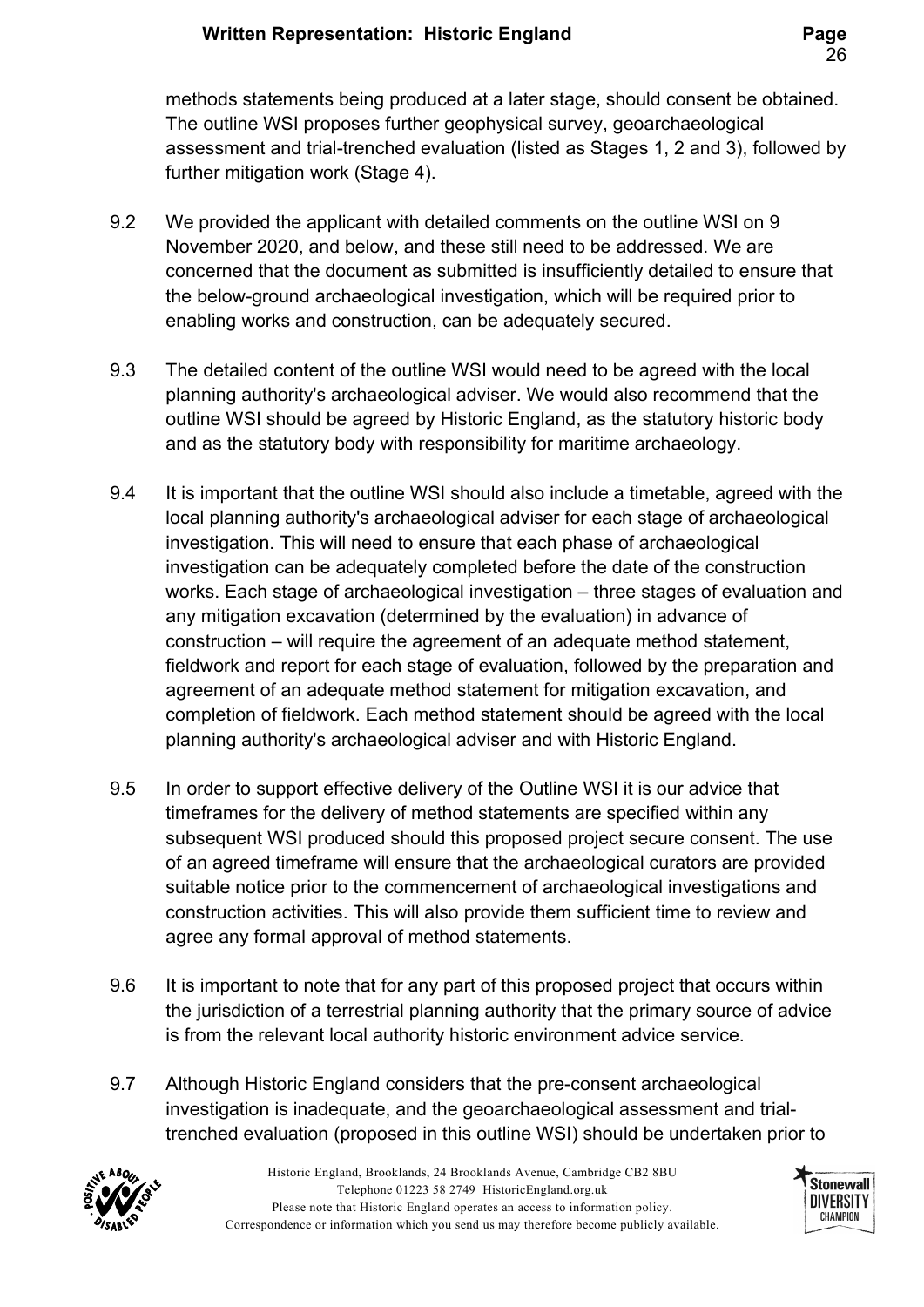consent, we have provided additional detailed comments relating to the outline WSI that has been submitted (see Section 11, below). This is in the event that the scheme be consented on the basis of the current information.

9.8 Although it is acknowledged this a high-level document to be supported by a raft of detailed method statements, the outline WSI must specify, in greater detail, the indicative requirements for sampling of archaeological and geoarchaeological deposits, as well as the types of scientific analyses that will be required for a project of this type – to be enlarged in the more focussed method statements.

### 10. Legislative and Policy Context

#### Planning Act 1990

10.1 In determining this application the statutory duty of section 66(1) of the Planning (Listed Buildings and Conservation Areas) Act 1990 to have special regard to the desirability of preserving listed buildings or their setting or any features of special architectural or historic interest which they possess should be borne in mind.

#### EN-1 Overarching NPS for Energy

- 10.2 The Overarching National Policy Statement for Energy EN-1 sets out the National Policy Statement for Energy infrastructure (see 5.8). It recognises that the construction, operation and decommissioning of energy infrastructure has the potential to result in adverse impacts on the historic environment.
- 10.3 Of relevance to the trenched evaluation here is 5.8.4 which notes that heritage assets with archaeological interest that are not currently designated as scheduled monuments, but which are demonstrably of equivalent significance may include, those that have yet to be formally assessed for designation, those that have been assessed as being suitable for designation but which the Secretary of State has decided not to designate; and, those that are incapable of being designated by virtue of being outside the scope of the Ancient Monuments and Archaeological Areas Act 1979.
- 10.4 Section 5.8.12 considers that in considering the impact of a proposed development on any heritage assets, the Examining Authority would need to take into account the particular nature of the significance of the heritage assets and the value that they hold for this and future generations. It continues that account should be taken of the desirability of sustaining and, where appropriate, enhancing the significance of heritage assets, the contribution of their settings and the positive contribution they can make to sustainable communities and economic vitality. The Examining Authority would also need to take into account the



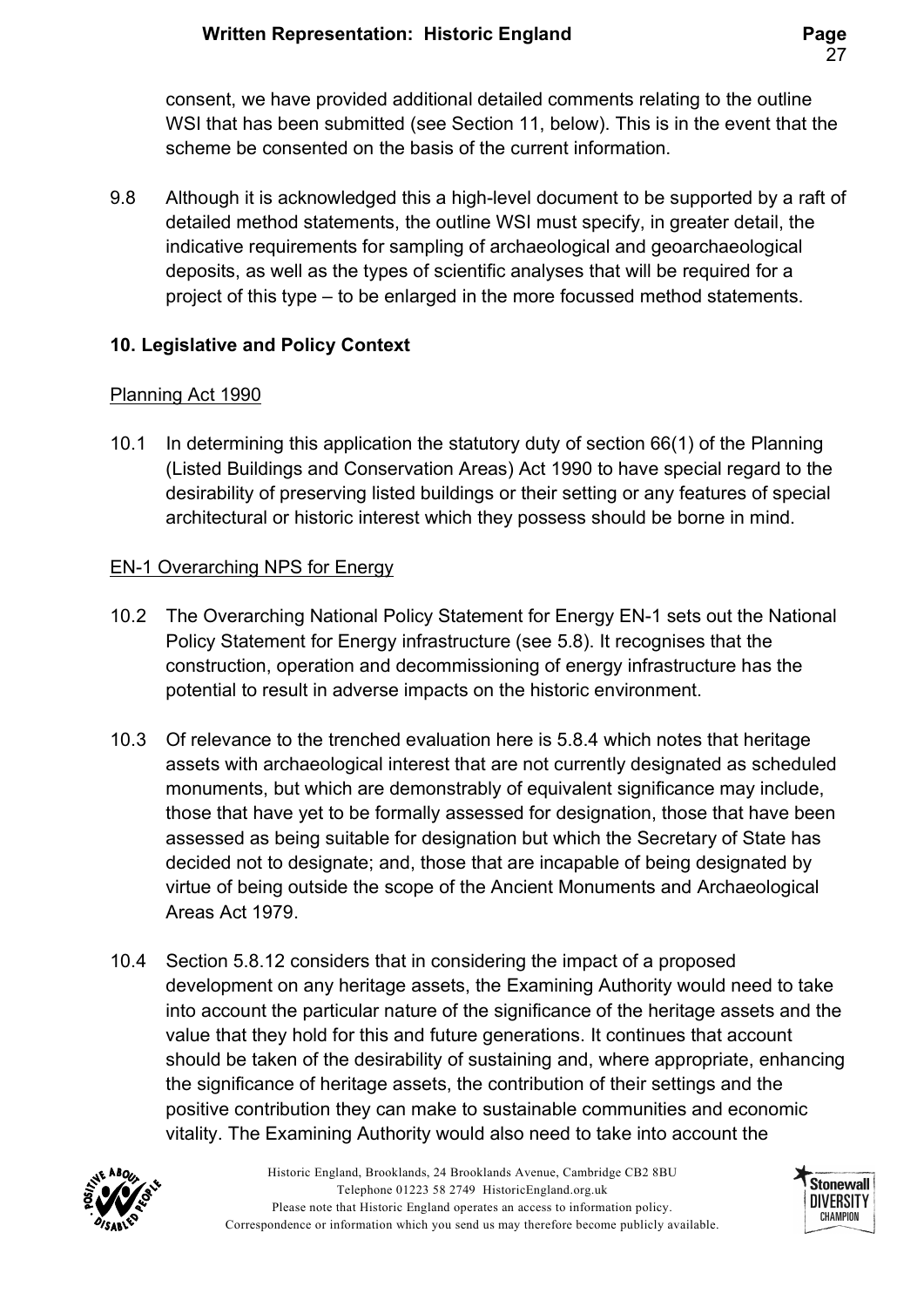desirability of new development making a positive contribution to the character and local distinctiveness of the historic environment (5.8.13).

- 10.5 There should be a presumption in favour of the conservation of designated heritage assets and the more significant the designated heritage asset, the greater the presumption in favour of its conservation should be. This is because, once lost heritage assets cannot be replaced and their loss has a cultural, environmental, economic and social impact. Significance can be harmed or lost through alteration or destruction of the heritage asset or development within its setting. Loss affecting any designated heritage asset should require clear and convincing justification (5.8.14).
- 10.6 Any harmful impact on the significance of a designated heritage asset should be weighed against the public benefit of development, recognising that the greater the harm to the significance of the heritage asset the greater the justification will be needed for any loss (5.8.15).
- 10.7 In relation to development affecting the setting of a designated heritage asset, it states that applications should be treated favourably that preserve those elements of the setting that make a positive contribution to, or better reveal the significance of, the asset. When considering applications that do not do this, any negative effects should be weighed against the wider benefits of the application. The greater the negative impact on the significance of the designated heritage asset, the greater the benefits that will be needed to justify approval (5.8.18).
- 10.8 The policy that is set out above echoes that which is set out in the National Planning Policy Framework. This also includes a definition of the setting of a heritage asset, 'the surroundings in which a heritage asset is experienced.
- 10.9 Setting of heritage assets is considered further in the Planning Practice Guide. This sets out how the extent and importance of setting is often expressed by reference to the visual relationship between the asset and the proposed development and associated visual/physical considerations. It also notes that although views of or from an asset will play an important part in the assessment of impacts on setting, the way in which we experience an asset in its setting is also influenced by other environmental factors such as noise, dust, smell and vibration from other land uses in the vicinity, and by our understanding of the historic relationship between places. It continues that the contribution that setting makes to the significance of the heritage asset does not depend on there being public rights of way or an ability to otherwise access or experience that setting. When assessing any application which may affect the setting of a heritage asset, local planning authorities may need to consider the implications of cumulative change.



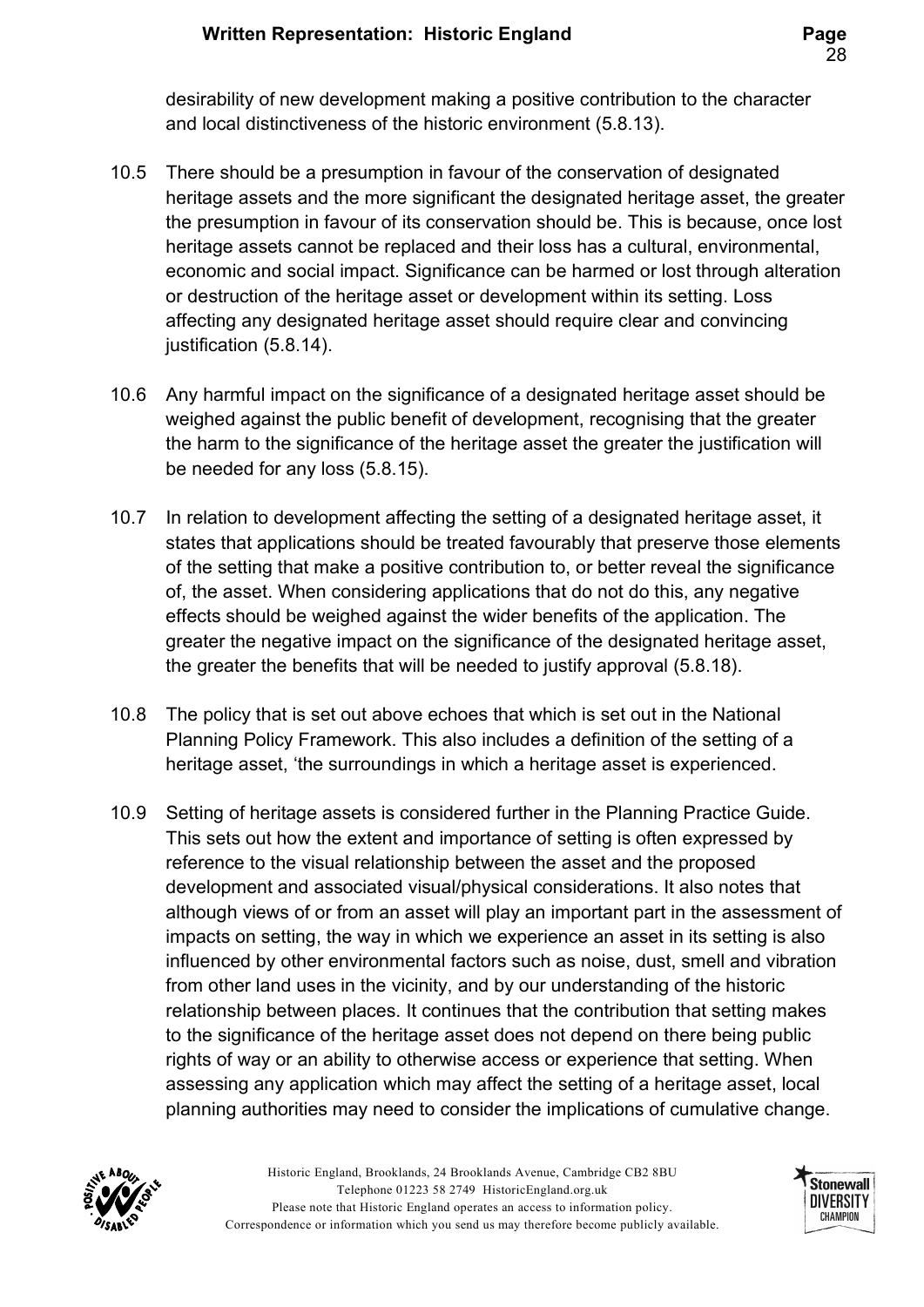#### The Historic Environment Good Practice Advice in Planning, GPA 3

- 10.10 This provides further advice on setting. This provides general advice on understanding setting and how it may contribute to the significance of heritage assets. In particular, it notes that setting is often expressed as views and that those which contribute to significance can include where relationships with other heritage assets are particularly relevant (page 10).
- 10.11 The document also provides a staged approach to taking decisions: identifying heritage assets affected; assessing how setting contributes to significance; assessing the effect of the proposals on significance; exploring how to maximise enhancement and avoid or minimise harm and making and documenting the decision.

### 11. Extra Comments

Historic England has provided the following detailed comments to the outline WSI. The number relates to the paragraphs in the WSI:

- 11.1 1.1.4 A detailed method statement (project design), each with specific aims, will be required for each phase of work.
- 11.2 1.1.7 This outline WSI should specify, in more detail, the indicative requirements for sampling of archaeological and geoarchaeological deposits, as well as the types of scientific analyses that will be required for this project – to be developed with specific detail in each of focussed method statement.
- 11.3 In the case of mitigation excavation, a post-excavation assessment must be required along with an updated project design (see 1.1.11, below).
- 11.4 1.1.8 There should be a minimum of ten days for scrutiny (by the HEA) of each evaluation method statement and, in addition, ten-day period of notice from the date of approval of each method statement to commencement of fieldwork (and not submission date of the method statement for scrutiny) to allow adequate time to scrutinise and agreed complex documents and to schedule monitoring of fieldwork, i.e. a minimum of 20 days from submission of the method statement.
- 11.5 For any major mitigation phases of work, this period should be increased to 20 days for the scrutiny of each method statement, as well as ten days advance notice of the commencement of fieldwork.
- 11.6 Adequate time will need to be agreed, for the completion, of each phase of fieldwork (and also reporting), and before commencement of any construction



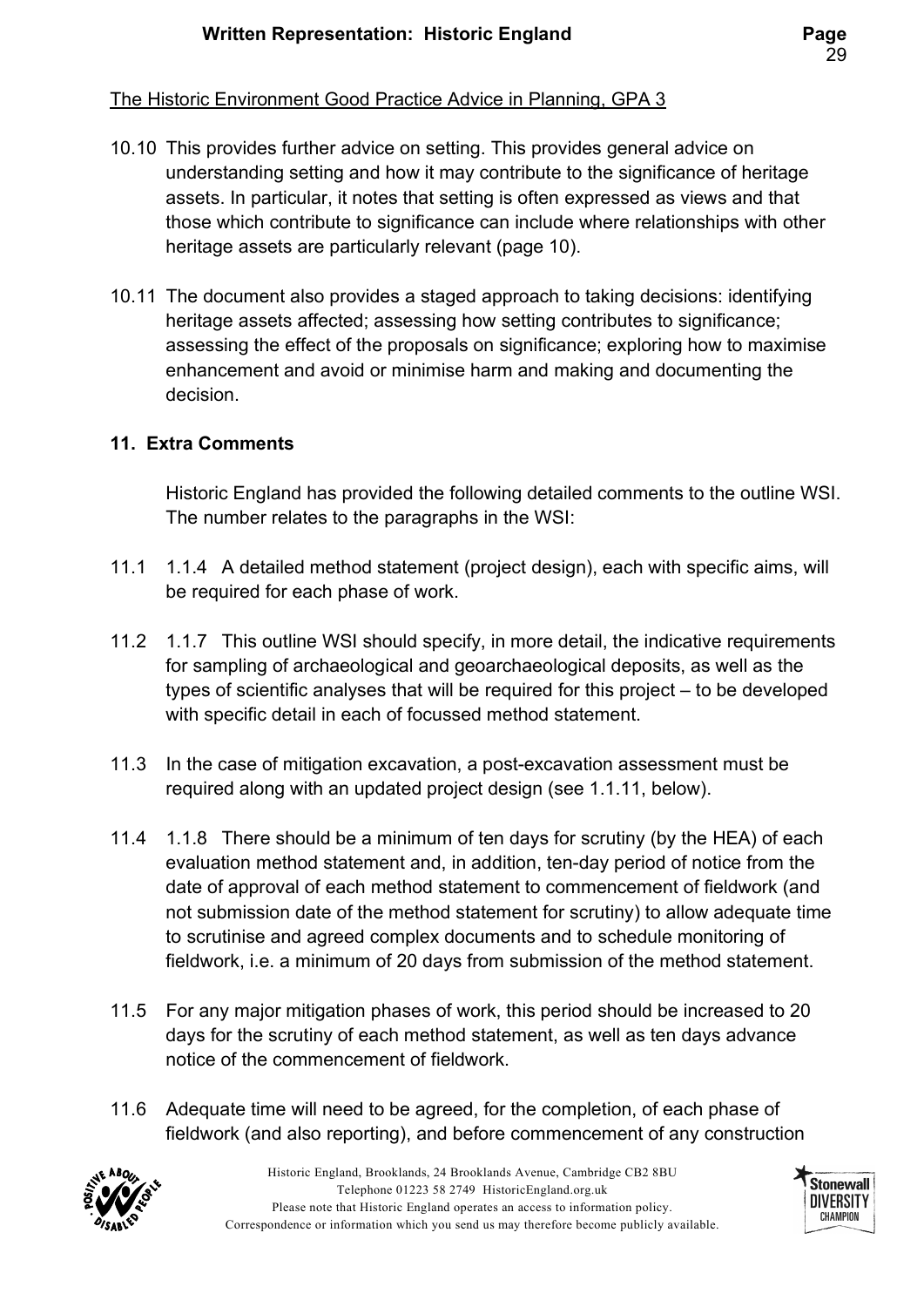works (including any preparatory groundworks). Written approval will be required from Thurrock Council, advised by the HEA, before construction works can commence, following completion of archaeological fieldwork.

- 11.7 1.1.9 Each specific method statement needs to be approved, and agreed in writing, by Thurrock Council, advised by the HEA, before the fieldwork commences. HE shall be given a minimum of ten working days, to allow monitoring of fieldwork.
- 11.8 1.1.10 A draft copy of each evaluation report should be submitted to the HEA, and where appropriate HE, for scrutiny. The HEA will scrutinise each draft evaluation report, and provide comments, within 15 days of receipt. Following agreement, it should be submitted to Thurrock Council. This relates only to further phases of evaluation – and not larger, mitigation investigations/excavations (covered in 1.1.11).
- 11.9 1.1.11 Following the satisfactory completion of fieldwork, a post-excavation assessment will be required along with an update project design for analysis and reporting, as well as an appropriate timetable. This will need to be agreed in writing by Thurrock Council, following advice from the HEA. This work will assess the potential of the site archive to contribute significantly to archaeological knowledge. The statement of significance and the proposal for further analysis largely determine the nature of the final report, how it will be disseminated and, very importantly, the resources required for this. Post-excavation assessment is therefore a vital stage in the archaeological process.
- 11.10 The appropriate outlet for reporting and publication should be based on the significance of the results, to be established as part of the post-excavation assessment; 'in a suitable journal' should be removed from the paragraph.
- 11.11 The post-excavation assessment (PXA) and updated project design (UPD) should be prepared in accordance with the principles of Management of Research Projects in the Historic Environment (MoRPHE) (English Heritage 2006). The PXA will act as a critically assessed audit of the archaeological evidence from the site. It must present a clear and concise assessment of the archaeological value and significance of the results, and identifies the research potential, in the context of the Regional Research Framework (East Anglian Archaeology, Occasional Papers 3, 8 and 24, 1997, 2000, 2011 and in press.). It must present an Updated Project Design, with a timetable, for analysis, dissemination and archive deposition. The PXA will provide the basis for measurable standards for the HEA to monitor this work.



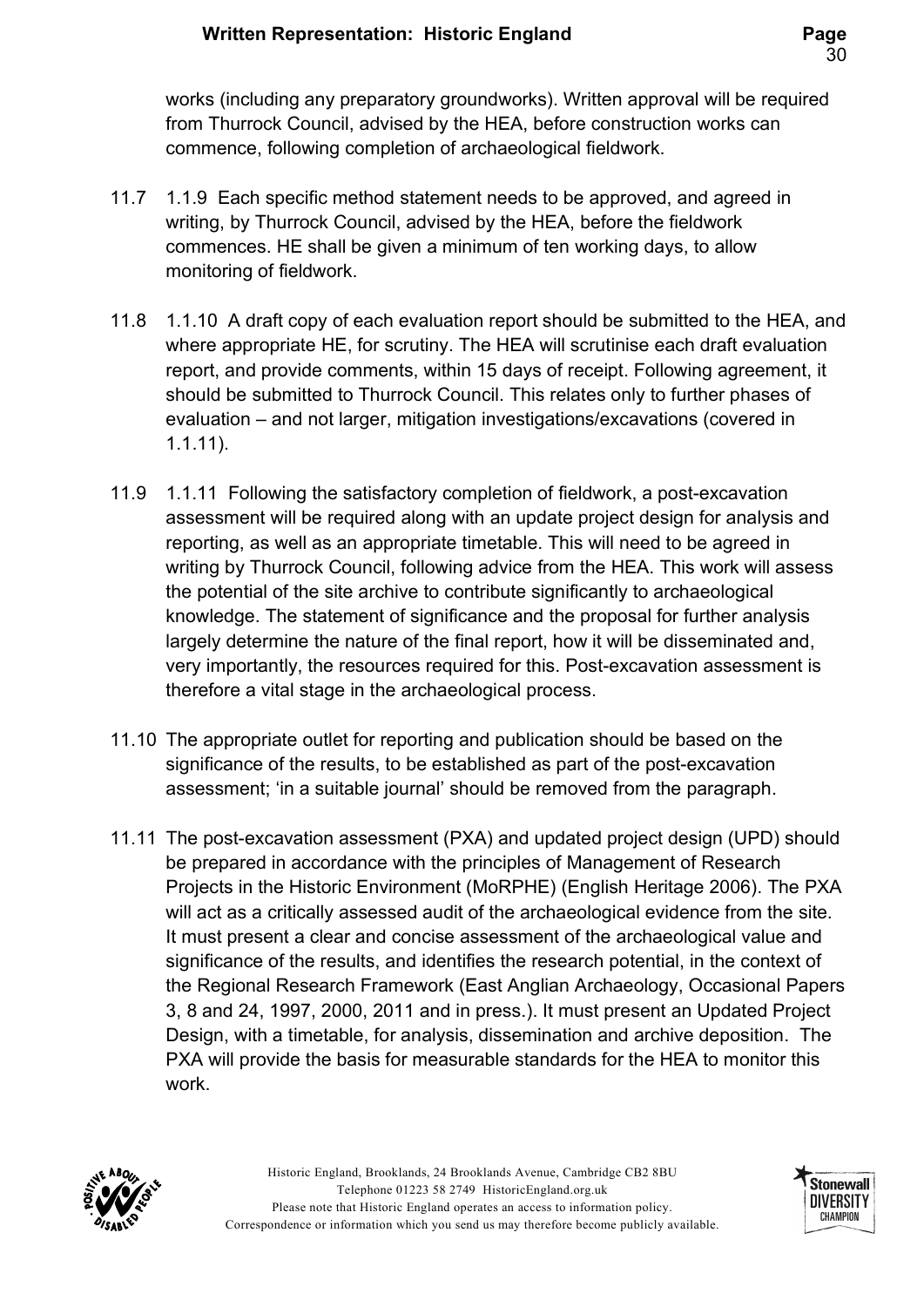- 11.12 1.1.15 This WSI must also refer to the CIFA guidance for field evaluation and archaeological excavation, (and also archaeological archives), as well as the appropriate (and extensive) technical guidance for archaeological investigations produced by Historic England. It must also refer to the Regional Research Framework.
- 11.13 1.1.17 This section must include mitigation excavation.
- 11.14 2.1 In terms of the baseline information, the outline WSI should refer to the results of the geophysical survey across Area A, undertaken by Wessex Archaeology (2017, Fig. 6), and the identification of possible archaeological features across the area.
- 11.15 4.2.2 Boreholes should be taken and assessed across the entire consented area where groundworks are proposed, to map in detail the geoarchaeological potential of the area – and to inform the mitigation strategy in advance of all groundworks relating to the development commencing. These should not simply be confined to Area A and, presently, no investigations have been carried out in other parts of the proposed development sites and there is no information about the significance and potential of these other areas.
- 11.16 What are the proposals for mitigation relating to the deep geoarchaeological deposits (beyond the assessment), that will be disturbed and damaged by the deep groundworks.? Will the cores already taken, and additional cores, be fully analysed?
- 11.17 4.3 While the detailed layout of trial trenches should be provided in the detailed method statement, following the stage 1 evaluation, an indicative trench plan should be provided, and agreed, in this outline WSI to demonstrate the likely extent and layout of this stage of evaluation work. Trial trenches should be a minimum of 1.80m wide and 30.0m long. Trenches may need to be extended (i.e. widened) in order to ensure safe working depths to establish the full stratigraphic sequence.
- 11.18 4.3.31 For the trial-trenched evaluation, the outline WSI must show what provision has been made for specialist environmental assessment and must provide details of the sampling strategies for retrieving artefacts, biological remains (for palaeoenvironmental and palaeoeconomic investigations), and samples of sediments and/or soils (for micromorphological and other pedological/ sedimentological analyses. Provision should be included for column or core samples to be taken and for specialist assessment of the column samples, including, for example, for pollen, plant macrofossils and molluscs, and for absolute dating of the sequence.



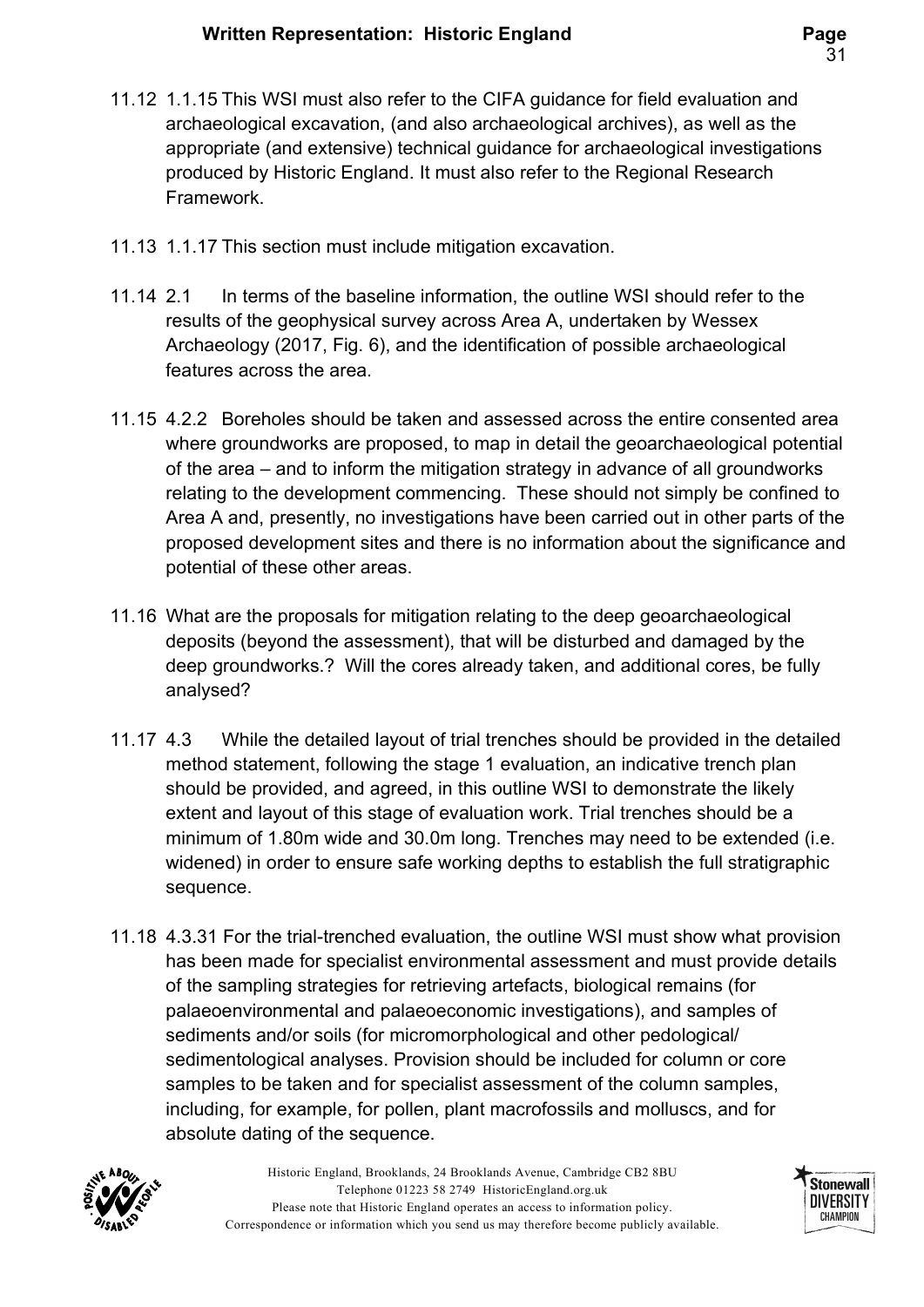- 11.19 4.5.8 High resolution digital photogrammetry should be employed to record the (along with, and not as a substitute for, conventional archaeological recording), to create an accurate record of the investigations and to allow 'virtual' public access to the excavations and onsite discoveries.
- 11.20 In addition, we would expect that suitable opportunities are identified, with adequate resources, for public display and presentation of any archaeological discoveries that warrant, to be agreed with Thurrock Council and the HEA.
- 11.21 4.5.1 Based on the results of the initial geophysical survey across Area A by Wessex Archaeology (2017, Fig. 6), and the identification of possible archaeological features across the area, mitigation excavation will almost certainly be required in advance of construction.
- 11.22 4.5.6 Experienced metal detectorists will be required for the archaeological excavations, and these specialists will need to be listed in each method statement, and approved by the HEA.
- 11.23 There should be a caveat in the outline WSI for dealing with the discovery of unexpected archaeological remains defined during groundworks; unexpected discovery can sometimes occur (even after extensive evaluation) and there will need to be a contingency for this, to ensure there is adequate time and resources for the fieldwork. Any such work will need to be approved by Thurrock Council.
- 11.24 6.1.3 The intended archive depository (e.g. recipient museum) should contacted before the outline WSI is prepared regarding the specific requirements for the archive deposition and curation, and regarding any specific cost implications of deposition; agreement in principle for deposition should be obtained prior to approval of the WSI. The intended depository must be prepared to accept the entire archive resulting from the project (both finds and written archive) in order to create a complete record of the project. A clear statement of the form, intended content, and standards of the archive is to be submitted for approval as an essential requirement of the WSI. The WSI should include a Selection Strategy (https://www.archaeologists.net/selection-toolkit).
- 11.25 The WSI should make provision for the deposition of the digital archive relating to this project with the Archaeology Data Service (ADS), or similar open access digital archive repository with expertise in curating digital archaeological archives, and allowance should be made for costs incurred to ensure proper deposition (http://ads.ahds.ac.uk/project/policy.html). The WSI should also include an overarching Data Management Plan for the project.



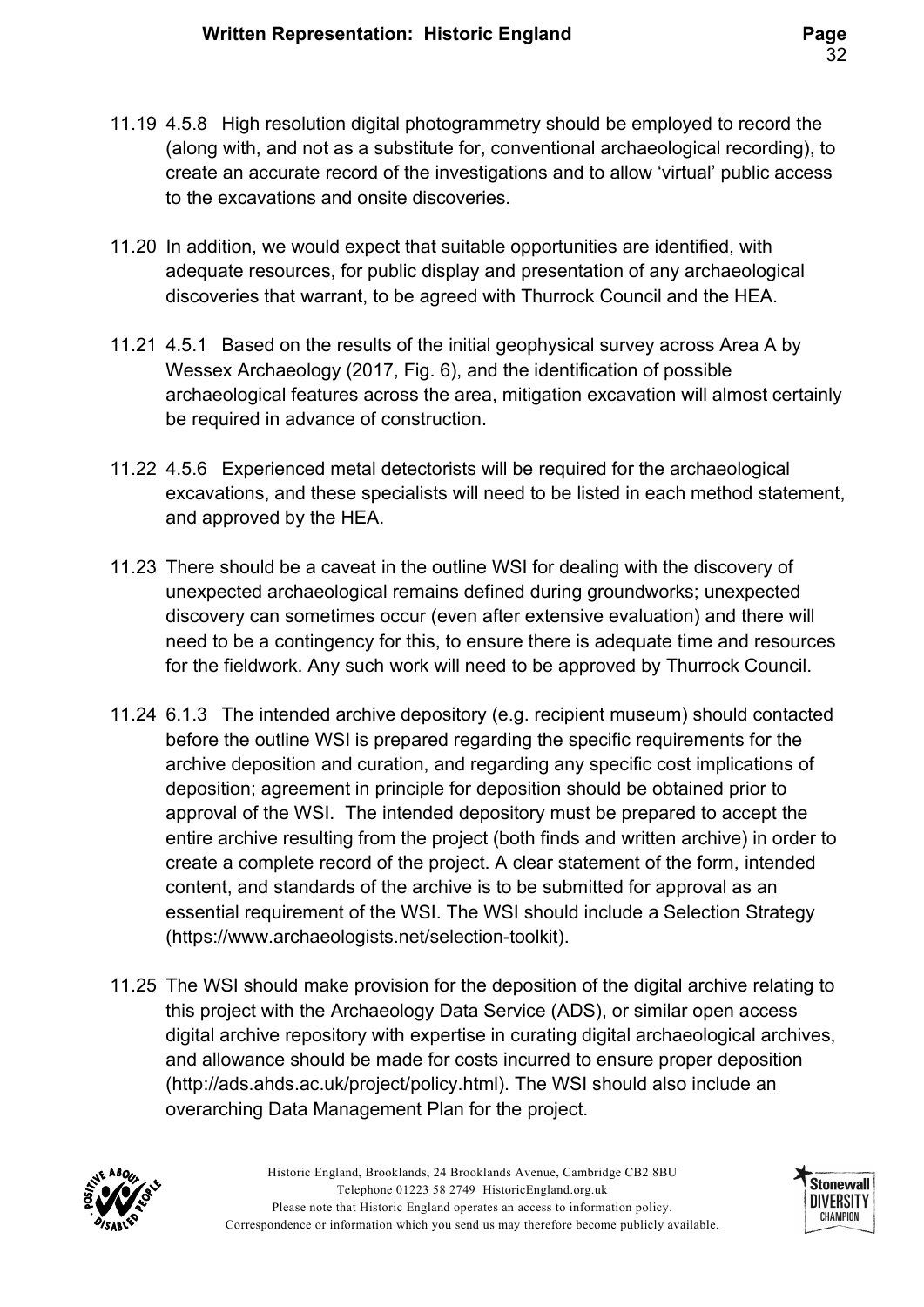- 11.26 6.1.6 A separate OASIS online record will be required for each phase of fieldwork. A copy of the OASIS online form should be included as an appendix to each report.
- 11.27 6.1.7 Arrangements for long-term storage and deposition of the archive, including all artefacts, must be agreed with the landowner and the recipient museum prior to the commencement of fieldwork.
- 11.28 7.7.1 The archaeological contractor will need to have a demonstrable track record of successfully undertaking large complex archaeological projects of this nature, with adequate specialist archaeological and geoarchaeological expertise. A list of the technical specialists should be submitted to Thurrock Council for approval.

### 12. Conclusion

- 12.1 The proposed development lies in a highly sensitive area for the historic environment, within the setting of a range of highly-valued heritage receptors or designated heritage assets. Three scheduled monuments, within close proximity of the proposed development, illustrate the changing approaches to the defence of the Thames Estuary and London, over the last 400 years. They are all important strategic military heritage assets relating to the defence of England, of different periods in history.
- 12.2 The scheduled monuments are all located in prominent and striking topographic and key defensive – locations. The significance of these monuments, in particular, draws much from their setting, in this case the area they defended. Consequently, the historic environment settings analysis is a critical piece of work for this proposed development and in our written response of November 2018, we advised that the ES would need to provide sufficient visual information to illustrate how the proposed infrastructure would be seen in views from key designated heritage assets. We provided further guidance in November 2020. We are therefore concerned and disappointed that these comments have not been fully addressed.
- 12.3 Historic England has serious concerns about the level of information that has been provided in the ES (incorporating the additional assessment) relating to historic environment settings analysis and the assessment of impact on the significance of designated heritage assets. In our opinion, the visualisations that have been prepared are insufficient for a project of this scale and complexity, particularly given the close proximity of three, highly significant and functionally related, scheduled monuments.



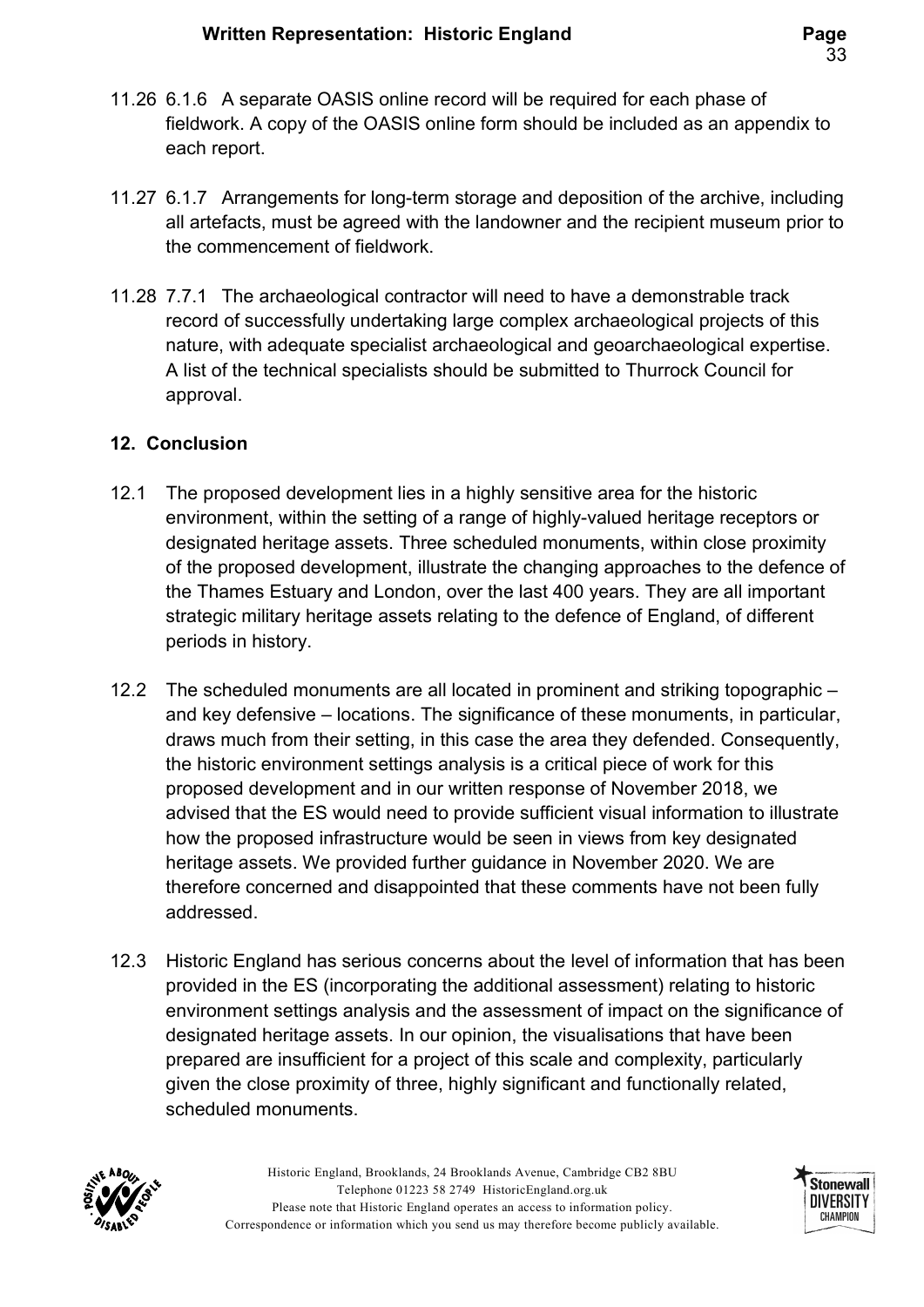- 12.4 In terms of the settings analysis, we believe that insufficient information has been provided for the effect of the proposed development to be assessed and for the balance to be weighed by the Examining Authority. Therefore, we consider the applicant has not adequately addressed sections 5.8.8, 5.8.9, 5.8.10 and 5.8.11 of EN-1 Overarching NPS for Energy. We recommend that further visualisations are necessary in order to address this matter.
- 12.5 In our opinion, the assessment of cumulative impact effects for the historic environment is inadequate for a proposed development of this scale and complexity and given the proximity of the development to a number of designated heritage assets, and given the close proximity of two other major projects. We believe that the evidence presented in the ES does not enable the cumulative effects to be adequately assessed and we recommend that further assessment is undertaken.
- 12.6 We believe the significance of Walton Common and associated historic landscape features have not been adequately assessed in the ES and we would recommend that further specialist assessment is commissioned by the applicant. We believe the common land is an important and locally distinctive historic landscape feature, and the loss of Walton Common is a significant effect and considered to be a major adverse impact. We have serious concerns that the applicant has not taken all possible steps to establish the significance of this area, and to minimise the harm that would be caused by the development to the significance of the historic landscape character. Therefore, we consider the applicant has not adequately addressed sections 5.8.8, 5.8.11, 5.8.12 and 5.8.13 of EN-1 Overarching NPS for Energy. Historic England objects in principle to the proposed removal of Walton Common on heritage grounds.
- 12.7 Historic England also has serious concerns about the assessment of the significance of below-ground archaeological remains (incorporating the further information submitted in December 2020). We also do not believe that the significance of below-ground archaeological remains has been adequately established within the proposed development site. Again, we consider the applicant has not adequately addressed sections 5.8.8, 5.8.9, 5.8.10 and 5.8.11 of EN-1 Overarching NPS for Energy.
- 12.8 In our comments provided to the PEIR in 2018, we recommended that trialtrenched evaluation and further geoarchaeological investigation is carried out prior to the DCO. This work must, in our opinion, be undertaken prior to consent for the effect of the proposed development to be assessed and for the balance to be weighed by the Examining Authority. We believe this work is an appropriate and proportionate approach, and represents best practice, for a project of this magnitude.